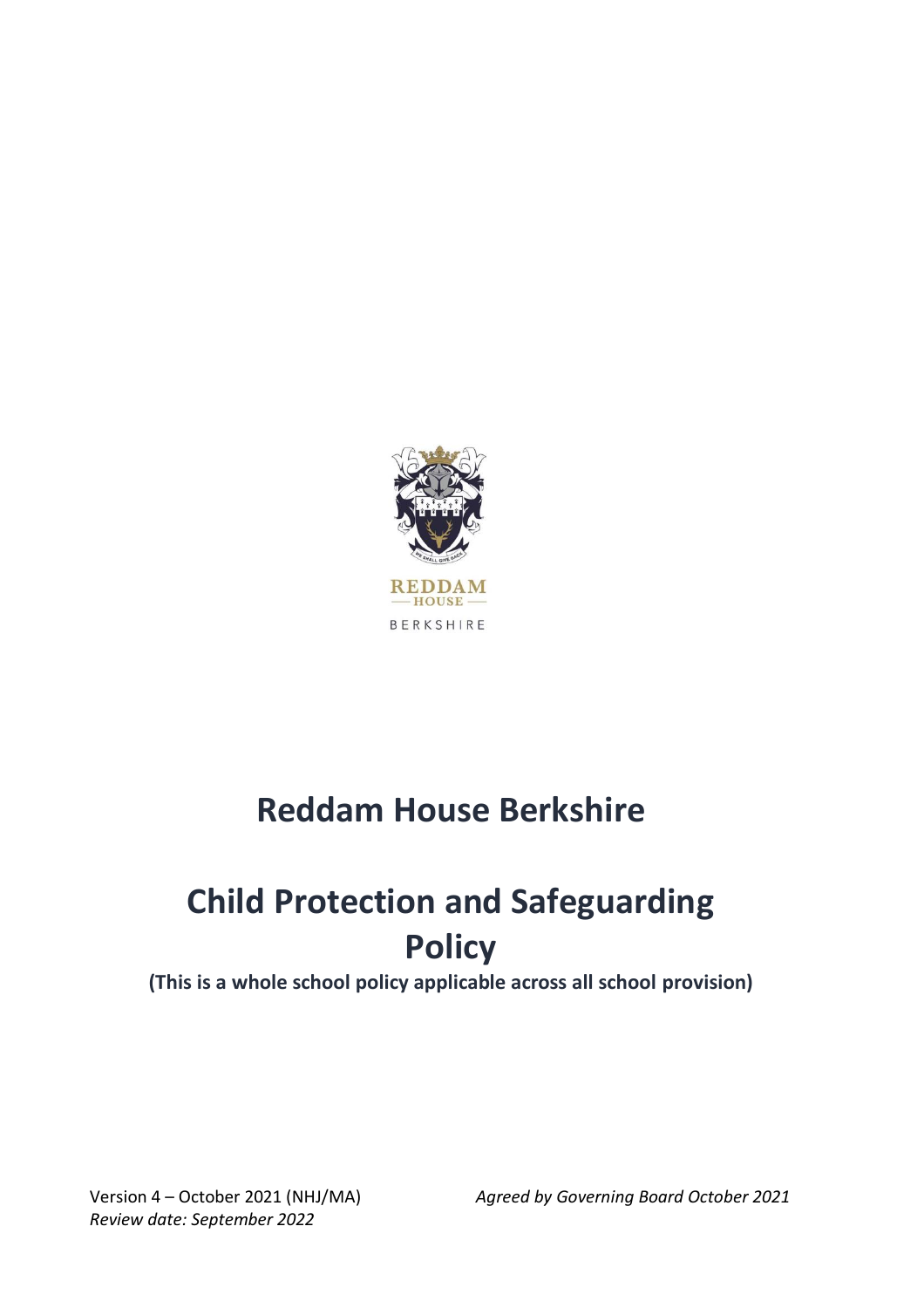*Reddam House Berkshire is committed to safeguarding and promoting the welfare of children and young people and expects all staff, volunteers, students and visitors to share this commitment.* 

*All outcomes generated by this document must take account of and contribute to safeguarding and promoting the welfare of children and young people at Reddam House Berkshire.* 

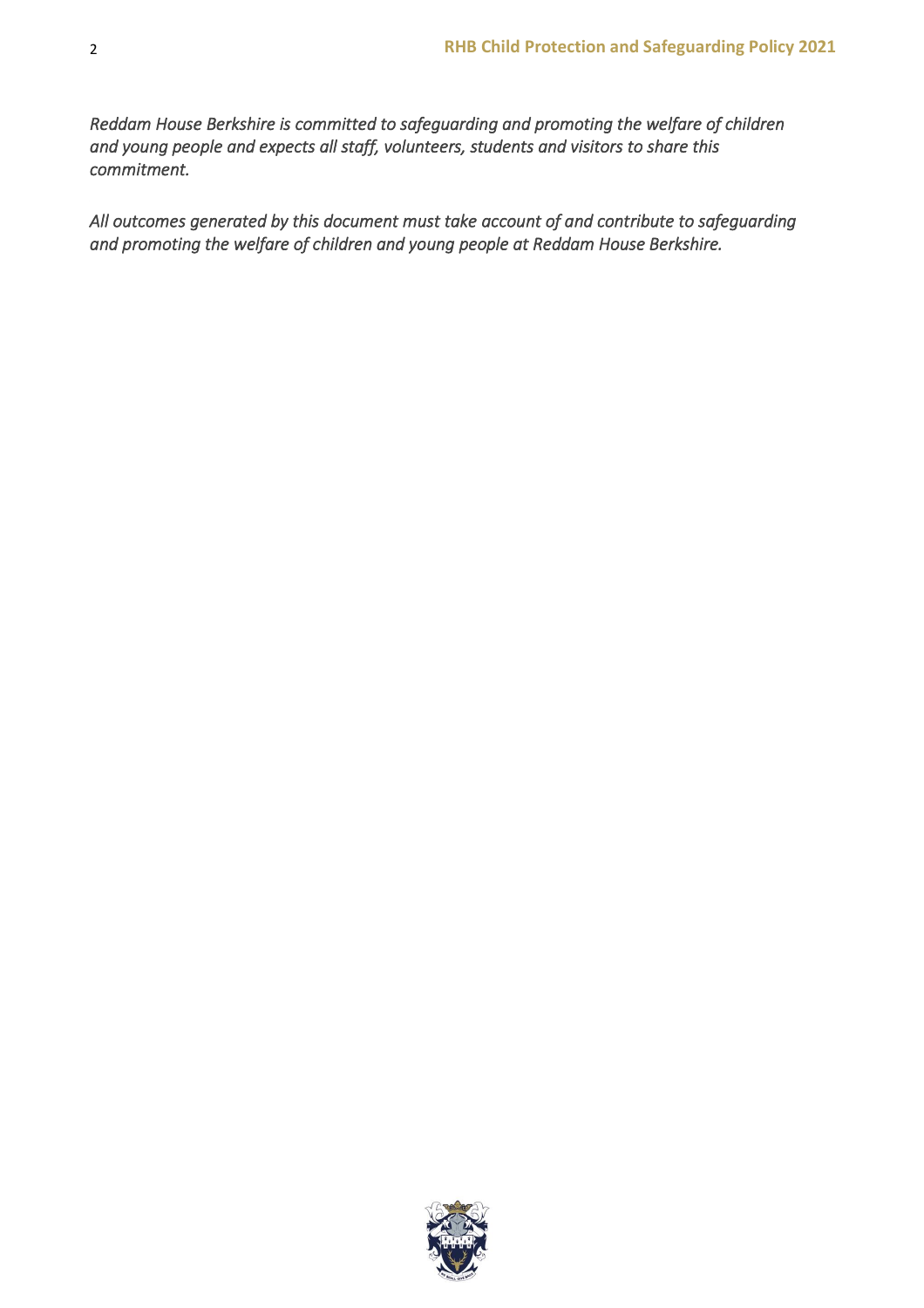# Contents

| Allegations of Abuse Made Against Other Children (Peer on Peer Abuse)14 |  |
|-------------------------------------------------------------------------|--|
|                                                                         |  |
|                                                                         |  |
|                                                                         |  |
|                                                                         |  |
|                                                                         |  |
|                                                                         |  |
|                                                                         |  |
|                                                                         |  |
|                                                                         |  |
|                                                                         |  |
|                                                                         |  |
|                                                                         |  |
|                                                                         |  |
|                                                                         |  |
|                                                                         |  |
|                                                                         |  |
|                                                                         |  |
|                                                                         |  |
|                                                                         |  |

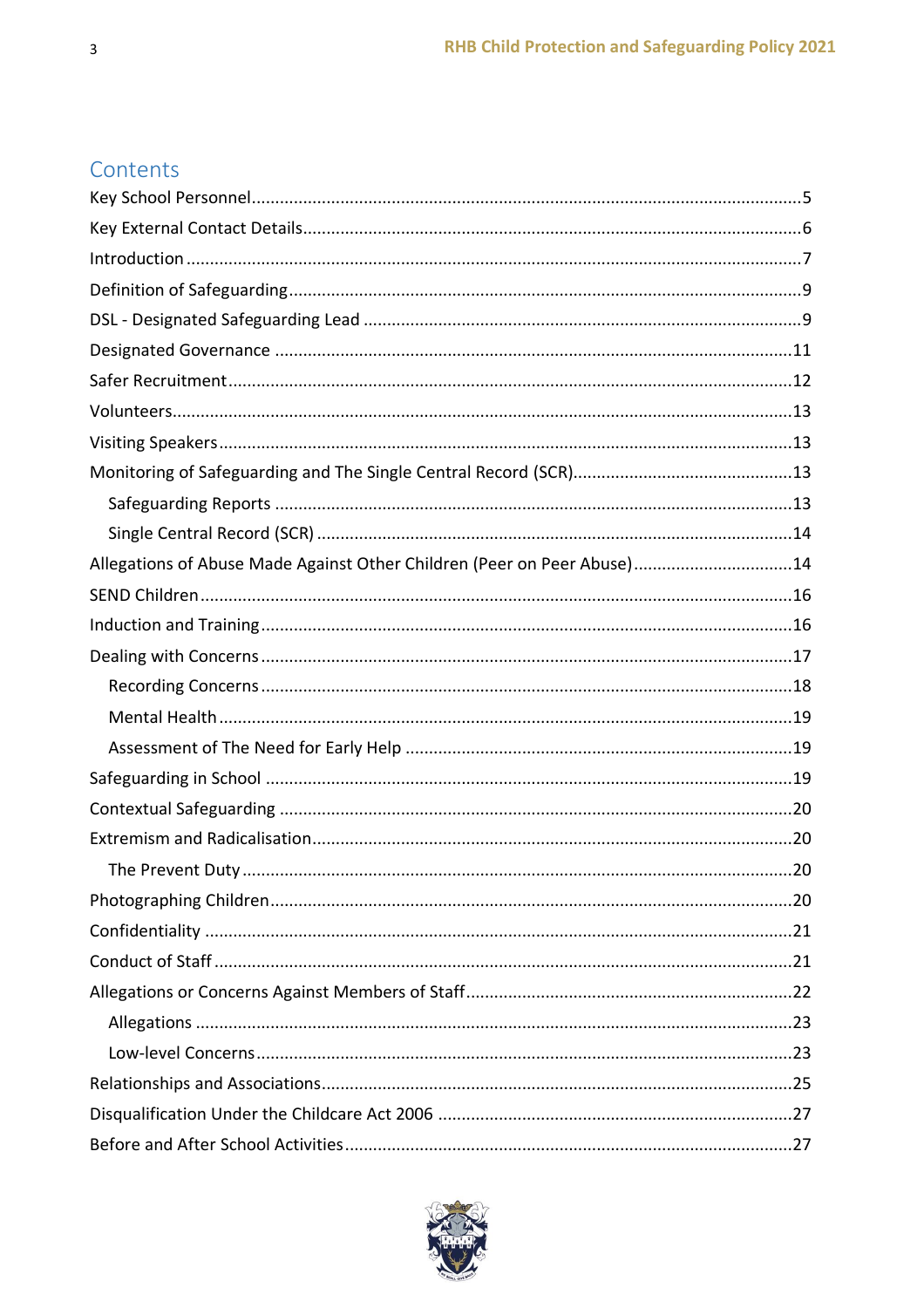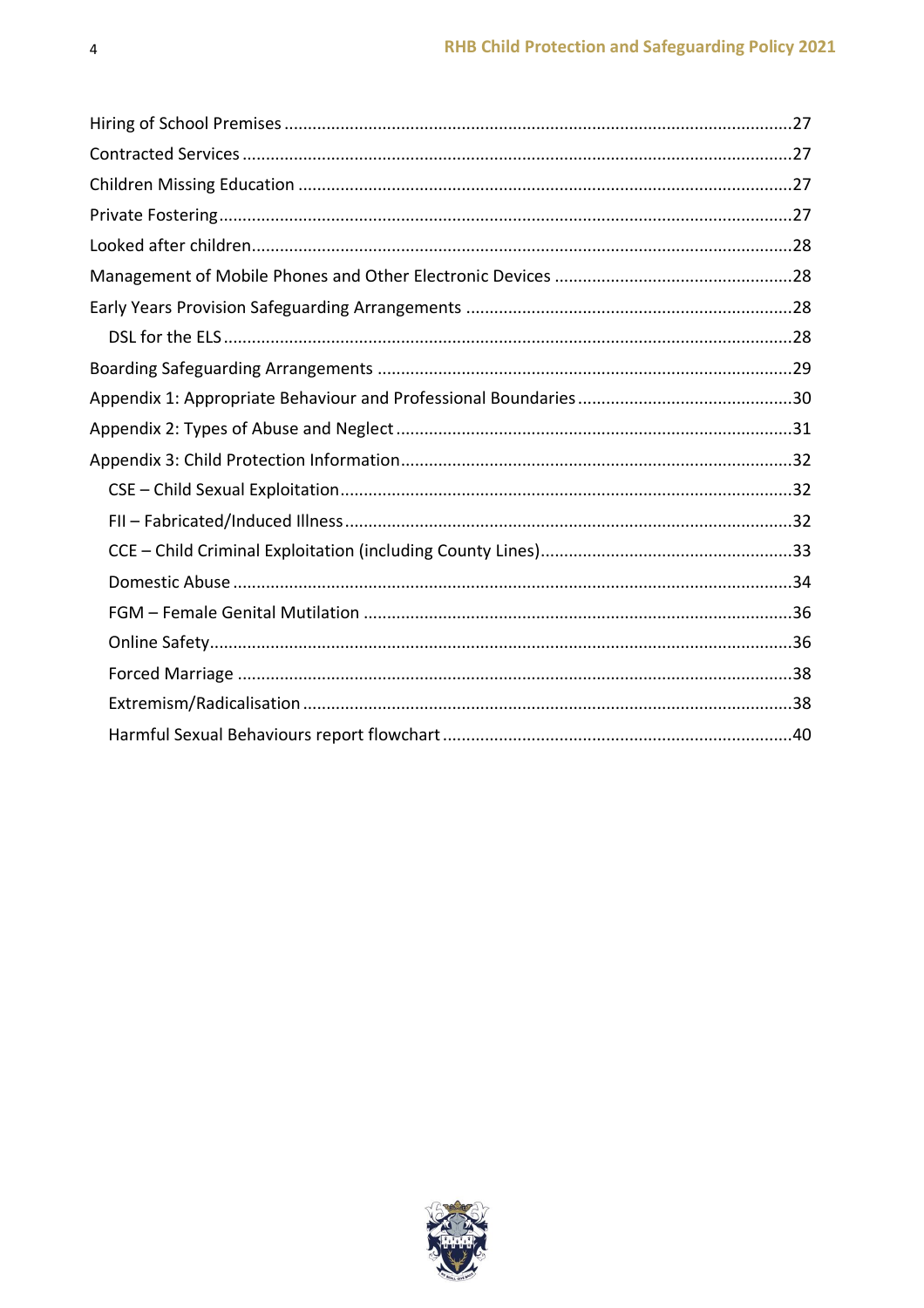# <span id="page-4-0"></span>Key School Personnel

*The Designated Safeguarding Lead (DSL) is: Natalie Holsgrove-Jones* Email: [n.holsgrove-jones@reddamhouse.org.uk](mailto:n.holsgrove-jones@reddamhouse.org.uk) Telephone: 0118 9748300

*The Deputy DSLs are: Marion Mason (Junior)* Email: [m.mason@reddamhouse.org.uk](mailto:m.mason@reddamhouse.org.uk) Telephone: 0118 9748300

*Georgina Tait (Head of ELS)* Email: [g.tait@reddamhouse.org.uk](mailto:g.tait@reddamhouse.org.uk) Telephone: 0118 9748304

*Rick Cross (Principal)* Email: [r.cross@reddamhouse.org.uk](mailto:r.cross@reddamhouse.org.uk) Telephone: 0118 9748300

*Lyndsey Towse (Middle/Senior)* Email: Ltowse@reddamhouse.org.uk Telephone: 0118 9748300

*The Designated Governor for Safeguarding is: Jane Emmett*  Email: *[jemmett@fulham.school.co.uk](mailto:jemmett@fulham.school)* [T](mailto:jemmett@fulham.school)elephone: 0207 386 2448

*The Chair of Governors is: Nicholas Wergan* Email: [nicholas.wergan@inspirededu.com](mailto:nicholas.wergan@inspirededu.com) Telephone: 0118 9748300

*The Designated teacher for Looked After Children is: Kay Dain* Email: [k.dain@reddamhouse.org.uk](mailto:k.dain@reddamhouse.org.uk) Telephone: 0118 9748300

*The Designated teacher for our Boarders is: Andy Towse* Email: [a.towse@reddamhouse.org.uk](mailto:a.towse@reddamhouse.org.uk) Telephone: 0118 9748300

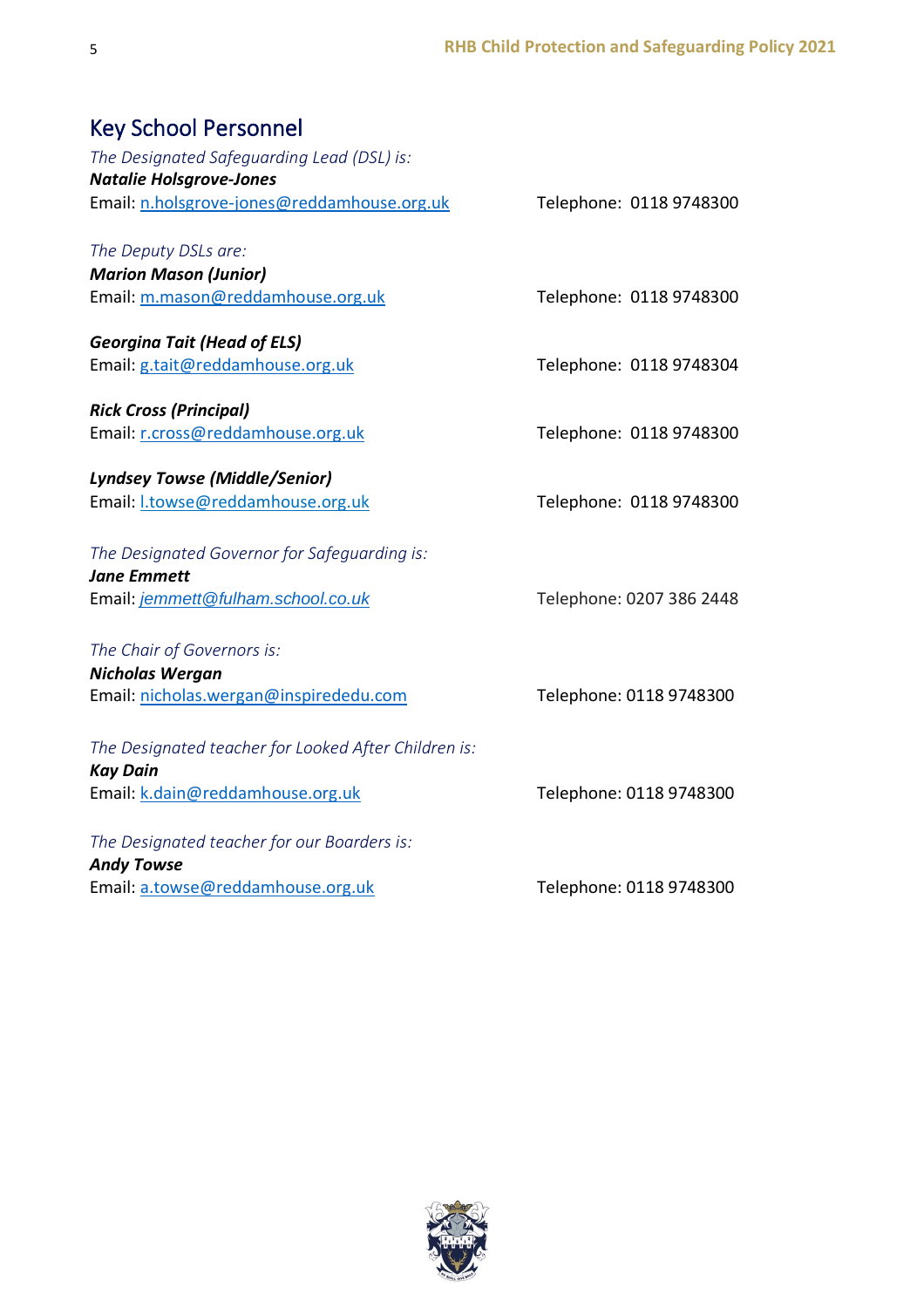# <span id="page-5-0"></span>Key External Contact Details

**Call 999 in an emergency or if you believe a child is in immediate danger.**

| LEA Safeguarding                        | Tel: 0118 974 6141                                                         |
|-----------------------------------------|----------------------------------------------------------------------------|
| Contact/LADO (Local                     | Email: LADO@wokingham.gov.uk                                               |
| Area Designated                         |                                                                            |
| Office)                                 |                                                                            |
| Local Authority                         | Email: triage@wokingham.gov.uk                                             |
| Children's Services                     | TEL: 0118 908 8002                                                         |
| <b>Berkshire West</b>                   | Web:                                                                       |
| Safeguarding                            | https://www.berkshirewestsafeguardingchildrenpartnership.org.uk/scp/       |
| Children Partnership                    | wokingham/concerned-about-a-child-in-wokingham                             |
| (BWSCP)                                 |                                                                            |
|                                         | TEL: 0118 974 6105                                                         |
|                                         | Contact Children's Services during office hours and the Emergency Duty     |
|                                         | Team after hours.                                                          |
| <b>Emergency Duty</b>                   | DUTY TEAM TEL: 01344 786 5430                                              |
| Team                                    |                                                                            |
|                                         | Call 999 in an emergency or if you believe a child is in immediate danger. |
| Operates outside of                     | Call the Police on 101 to report cases of FGM Child Line                   |
| the hours of 5.00                       |                                                                            |
| $p.m.$ and 9.00 a.m.                    |                                                                            |
| and on weekends and                     |                                                                            |
| <b>Bank Holidays</b>                    |                                                                            |
| <b>Wokingham Schools</b>                | http://wsh.wokingham.gov.uk/                                               |
| Hub                                     |                                                                            |
| <b>ARC</b> Information and              | TEL: 0118 977 6710                                                         |
| Counselling Service                     | http://www.arcweb.org.uk                                                   |
|                                         | ADDRESS: 35 Reading Road, Wokingham, RG41 1EG                              |
| Support and Advice                      | Prevent non-emergency advice for staff and governors (DfE Due              |
| about                                   | Diligence and Counter Extremism Group [DDCEG])                             |
| Extremism/Radicalisa TEL: 020 7340 7264 |                                                                            |
| tion                                    | EMAIL: counter.extremism@education.gsi.gov.uk                              |
|                                         | <b>South East Counter Terrorism Unit</b>                                   |
|                                         | TEL: 0800 789 321                                                          |
|                                         | Police                                                                     |
|                                         | Send Prevent National Referral Form to                                     |
|                                         | preventreferralswokingham@thamesvalley.pnn.police.uk                       |
|                                         | <b>EMERGENCY: 999</b>                                                      |
|                                         | <b>NON EMERGENCY NUMBER: 101</b>                                           |
| <b>NSPCC</b>                            | TEL: 0800 028 0285                                                         |
| whistleblowing                          | EMAIL: help@nspcc.org.uk                                                   |
| advice line                             | ADDRESS: Weston House, 42 Curtain Road London, EC2A 3NH                    |

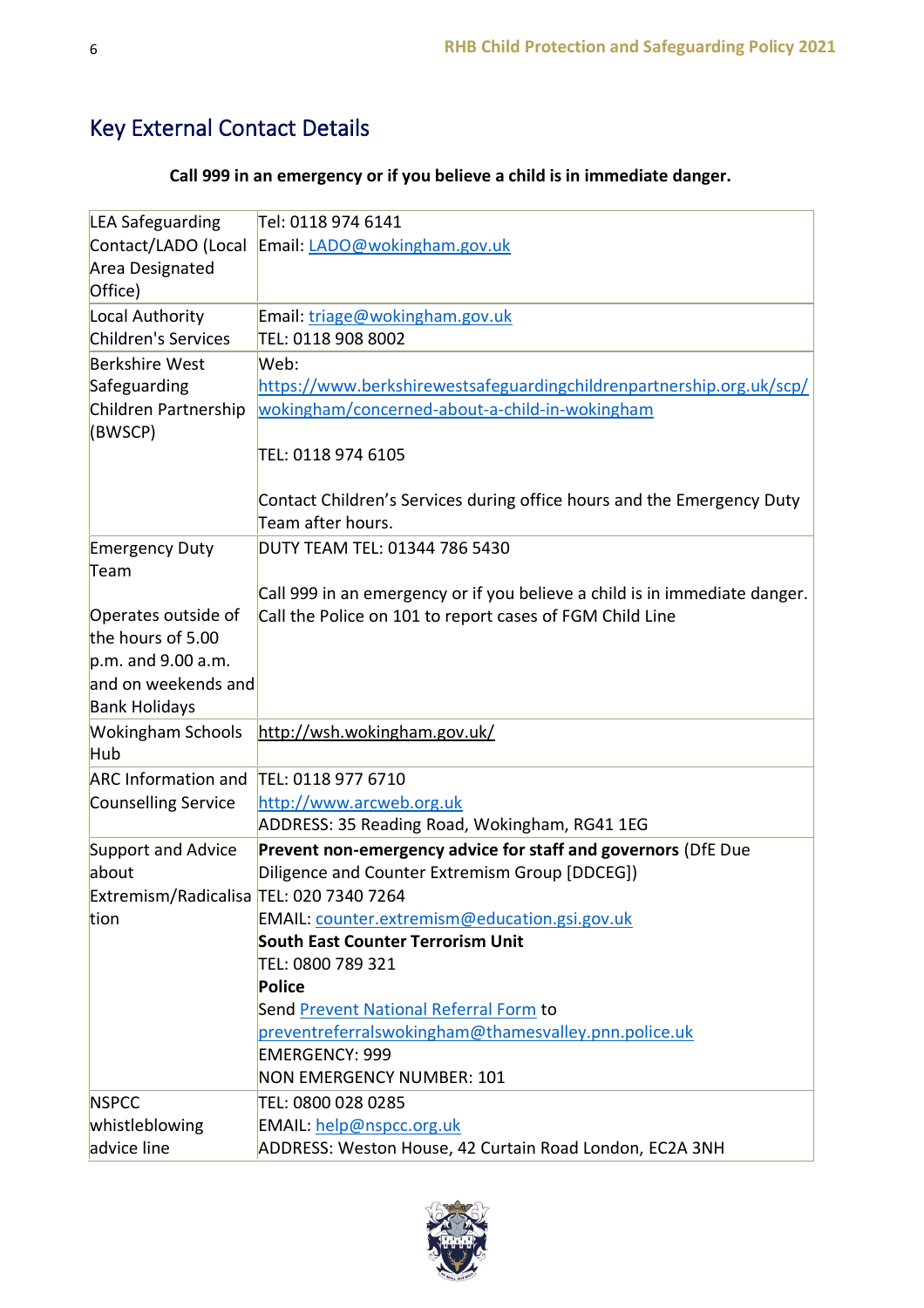| <b>NSPCC Helplines</b>                   | For children: 0800 1111<br>For concerned adults: 0808 800 5000                                                                                            |
|------------------------------------------|-----------------------------------------------------------------------------------------------------------------------------------------------------------|
| Disclosure and<br><b>Barring Service</b> | ADDRESS: PO Box 3963, Royal Wootton Bassett, SN4 4HH<br>TEL: 03000 200 190<br><b>WEBSITE GUIDANCE AND FORMS</b>                                           |
| Teacher Regulation<br>Agency (TRA)       | ADDRESS: Ground Floor, South, Cheylesmore House, 5 Quinton Road,<br>Coventry, CV1 2WT<br>TEL: 0207 593 5393<br>EMAIL: misconduct.teacher@education.gov.uk |
| Children                                 | OFSTED Safeguarding TEL: 0300 123 4666 (Monday to Friday from 8am to 6pm)<br>EMAIL: Whistleblowing@ofsted.gov.uk                                          |

### <span id="page-6-0"></span>**Introduction**

Section 175 of the Education Act 2002 gives schools a statutory duty to promote and safeguard the welfare of children, and have due regard to guidance issued by the Secretary of State. [Working Together to](https://www.gov.uk/government/uploads/system/uploads/attachment_data/file/281368/Working_together_to_safeguard_children.pdf) [Safeguard Children](https://www.gov.uk/government/uploads/system/uploads/attachment_data/file/281368/Working_together_to_safeguard_children.pdf) (July 2018) and [Keeping Children Safe in](https://assets.publishing.service.gov.uk/government/uploads/system/uploads/attachment_data/file/892394/Keeping_children_safe_in_education_2020.pdf) [Education](https://assets.publishing.service.gov.uk/government/uploads/system/uploads/attachment_data/file/892394/Keeping_children_safe_in_education_2020.pdf)  September 2021 provide clear advice on appropriate behaviours for all adults working with children.

We believe that every child regardless of age in all situations always has a right to feel safe and protected from any situation or practice that results in them being physically or psychologically damaged or neglected.

All staff, volunteers and governors hold a primary responsibility for the care, welfare and safety of the students in our charge, and will carry out this duty through effective teaching and learning, extra-curricular activities, pastoral care and extended school activities. In order to achieve this, all members of staff (including volunteers and governors) in this school, in whatever capacity, will at all times act proactively in all child welfare matters especially where there is a possibility that a child may be at risk of significant harm (actual or likely).

Reddam House Berkshire seeks to adopt an open and accepting attitude towards children as part of our responsibility for pastoral care. Every effort will be made to enable parents and students to freely talk about any concerns and see school as a safe place if there are any difficulties at home or elsewhere in their lives.

Children's worries and fears will always be taken seriously if they seek help from a member of staff. Staff cannot ever promise secrecy if concerns are such that referral must be made to the appropriate agencies in order to protect and safeguard a child's welfare.

If there are any suspicions that a child's physical, sexual or emotional well-being is being, or is likely to be, harmed, or that they are being neglected, we will take appropriate action in

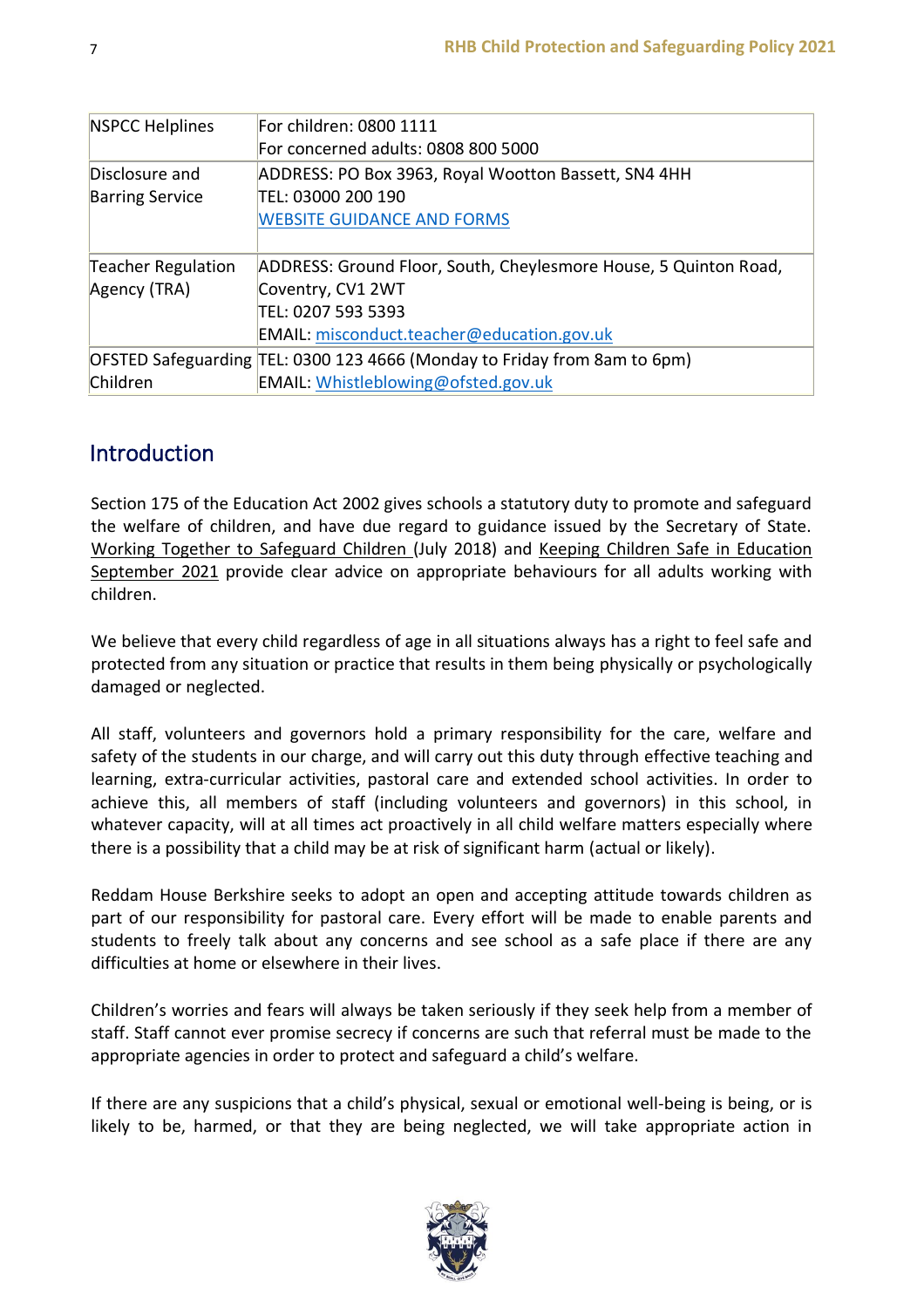accordance with current procedures issued by the respective local authority Local Safeguarding Children Partnership or the appropriate authority for the child involved.

We believe that:

- teachers and other members of staff (including volunteers) in each school are an integral part of the child protection/safeguarding process;
- safeguarding children is an appropriate function for all members of staff, and wholly compatible with their primary pedagogic responsibilities.
- safeguarding children in this school is a responsibility for all staff, including volunteers, Local Advisory Boards and the governing board;
- we will ensure through training and supervision that all staff and volunteers in each school are alert to the possibility that a child is at risk of suffering harm, and know how to report concerns or suspicions;
- our Designated Safeguarding Lead (DSL) will be in a leadership position within the school and have the knowledge and skills in recognising and acting on child protection concerns. She will act as a source of expertise and advice, and is responsible for co-ordinating action within the school and liaising with other agencies, including on all mental health matters;
- we will ensure (through the DSL) that staff with responsibility for child protection/safeguarding receive appropriate training to the standard set out in current statutory guidance (KCSiE September 2021) and relevant (BWSCP).
- We will always share our concerns with others who need to know, will act on the professional advice provided and assist in any referral or subsequent planning processes;
- all members of staff and volunteers who have any suspicion that a child is suffering, or is likely to suffer significant harm, will refer such concerns to the DSL, who will refer on to Children's Services in accordance with the procedures issued by the BWSCP (or the relevant authority for the child involved). These procedures will be kept in line with current statutory guidance.
- It is an imperative that all children are safeguarded whilst in each school, through positive measures, including addressing bullying, especially where this is in relation to any incidents which involve *race, culture, country of origin, sexism, disability, giftedness, homophobia, biphobia or transphobia* or personal circumstance (e.g. Young Carer, Adopted, In care).
- all staff must be aware of the school's child protection procedures established in accordance with BWSCP procedures and act on any guidance or advice given by them;
- through our recruitment and selection of volunteers and paid employees that all people who work in our school are suitable to work with children,

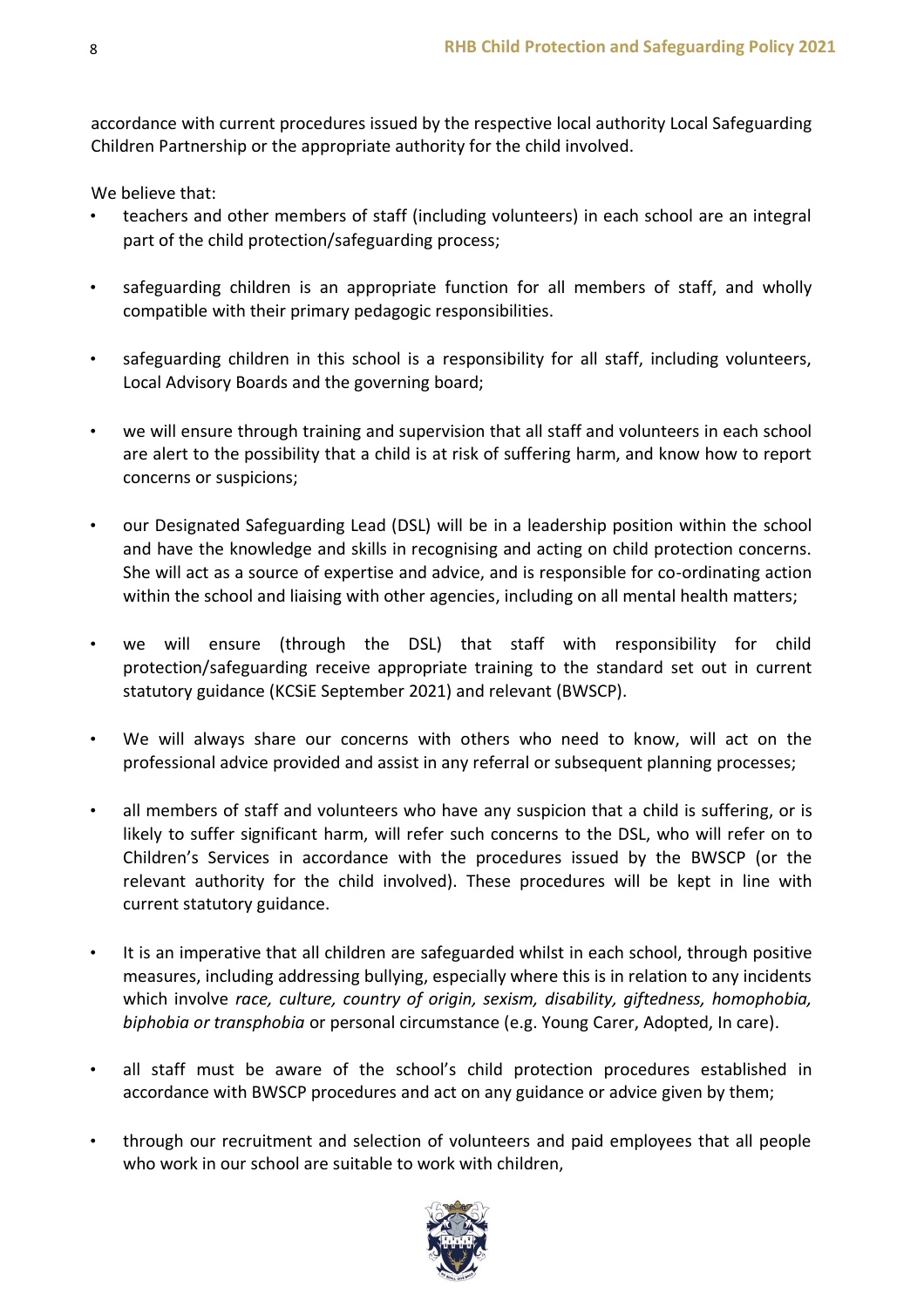- The school will act swiftly and make appropriate referrals where an allegation is made that a member of staff has committed an offence against a child, harmed a child, or acted in a way that calls into question their suitability for working with children.
- All incidents or events involving a student and a member of staff which leave a 'niggling doubt' should immediately be reported on a Neutral Notification Form. This is designed to enable concerns to be identified and acted on in a fair, timely and appropriate manner.
- The school, through training events and regular briefings will seek to maintain a strong safeguarding culture based on the assumption that "it could happen here".

This policy links with the Pan Berkshire child protection procedures issues by BWSCP. These procedures can be found by clicking on the link below. <http://berks.proceduresonline.com/>

# <span id="page-8-0"></span>Definition of Safeguarding

Safeguarding and promoting the welfare of children is defined in KCSiE September 2021 as:

- Protecting children from maltreatment;
- Preventing impairment of children's **mental** and **physical** health or development;
- Ensuring that children grow up in circumstances consistent with the provision of safe and effective care; and
- Taking action to enable all children to have the best outcomes.

# <span id="page-8-1"></span>DSL - Designated Safeguarding Lead

Our School has a Designated Safeguarding Lead (DSL) Natalie Holsgrove-Jones who is our Head of Middle School and a member of our Senior leadership Team, and a team of deputies (see school contacts at the beginning of the document. This role is set out in the post holder's job description. If the DSL is not available, then a Deputy DSL will take the lead on any incident.

The DSL is key to ensuring that proper procedures and policies are in place and are followed regarding child safeguarding issues. She also acts as a dedicated resource available for other staff, volunteers and *Local Advisory Board members and Trustees* to draw upon.

The DSL has the status and authority within the school management structure to carry out the duties of the post and is a senior member of staff.

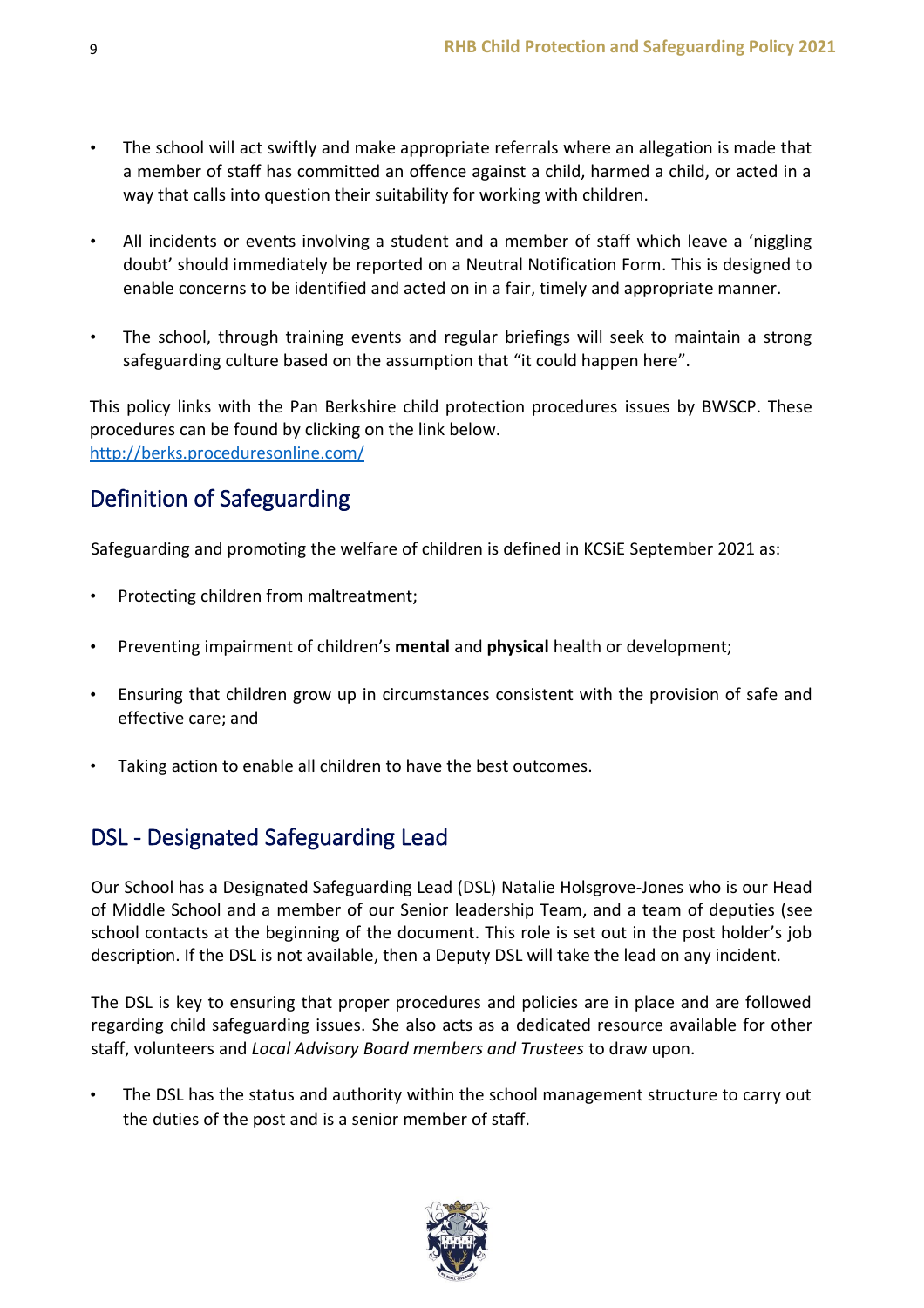- The DSL possess skills in recognising and dealing with child welfare concerns and have access to appropriate and regular training.
- All members of staff, including volunteers and regular visitors (such as trainee teachers and supply teachers) are made aware of who these people are, what their roles are and how they can be contacted and also how they can access readily this policy.
- The DSL acts as a source of advice and coordinates action within the school over child protection cases. They will also cascade safeguarding guidance issued by the BWSCP.
- The DSL liaises with other agencies and builds good working relationships with colleagues from these agencies. This includes liaison with relevant professionals in the local authority and health services on mental health matters.
- The DSL will be aware of students who have a social worker and has responsibility to promote the education of these children whether they are in physical or virtual school.
- The DSL is the first person to whom members of staff report concerns about students.
- The DSL is responsible for referring all cases of suspected abuse to the relevant investigating agencies according to the procedures established by the BWSCP. She will also be responsible for deciding when to make a referral with regard to general promotion of wellbeing matters in accordance with Section 47 Children Act 1989 ('Child in Need'). Referrals under Section 47 will only be made with the consent of parents or those with parental responsibility.
- The DSL is not responsible for dealing with allegations made against members of staff (including supply staff) – this person is the Principal who remains responsible for referral to the Local Authority Designated Officer and, where a criminal act is suspected, the police. Allegations made against the Principal will be dealt with by the Chair of the governing board in the same way (referral to the Local Authority Designated Officer and, where a criminal act is suspected, the police).
- Where the DSL has concerns that a referral has not been dealt with in accordance with agreed child protection procedures, they will, without unnecessary delay, ask the Head of Safeguarding at the relevant authority to investigate further.
- The DSL will inform the Principal of any issues and ongoing investigations and ensure there is always cover for the role
- The Principal will inform the governor responsible for safeguarding (and where appropriate the Chair) of serious issues and ongoing investigations (respecting the need for confidentiality wherever possible).

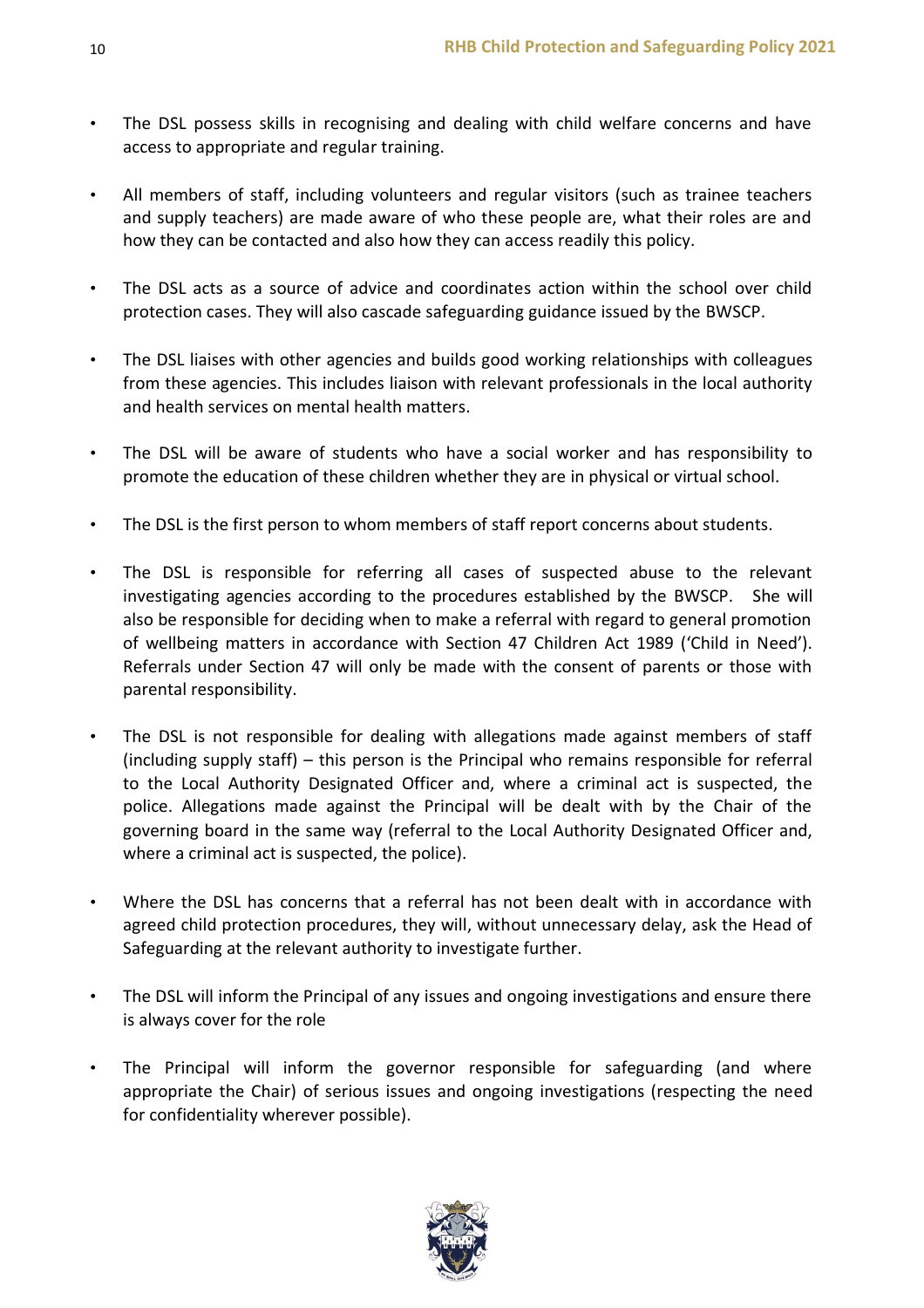- The DSL, Principal and governing board will work together to ensure that this policy is reviewed and updated annually or as statutory guidance is updated.
- The DSL will keep detailed accurate secure written records of referrals/concerns and ensure that these are held in a secure place.
- The DSL will ensure that parents are aware of this policy and the fact that a school may need to make referrals (the policy is available to all parents on the website).
- Where children leave a school roll, action will be taken to ensure any child protection file is transferred to the new school as soon as possible, separately from the main file, and addressed to the DSL at the new school.
- Where a child leaves and the new school is not known, we will alert the local authority so that the child's name can be included on the database for missing students.
- We will be alert to the possibility of FGM, Domestic Abuse, Forced Marriage and Sexual Exploitation including 'County Lines'; the Heads of Schools will monitor holidays and leaves of absence and alert the DSL in the event of a concern. A focus will also be maintained on mental health matters and the promotion of good mental health. The DSL has a specific role regarding mental health and maintaining close professional contact with specialists in the local authority and national health service.
- The DSL also has an important role in ensuring all staff and volunteers receive appropriate training. They:
	- $\circ$  Attend training in how to identify abuse and know how to refer a case without delay:
	- o Have a working knowledge of these procedures, expectations to act on any concerns and the systems and procedures set out in local guidance provided by BWSCP.
	- $\circ$  Attend any relevant or refresher training courses and then ensure that any new or key messages are passed to other staff, volunteers and governors. The school will ensure that training and teaching includes a mandatory focus on relationship education, sex education and health education relevant to the ages of the children concerned.

# <span id="page-10-0"></span>Designated Governance

The designated Trustee for safeguarding is: **Jane Emmett**

The governing board will ensure that sufficient resources are made available to enable the necessary tasks to be carried out properly under inter-agency procedures and that the DSL is given sufficient time and resources to carry out her duties, including accessing training.

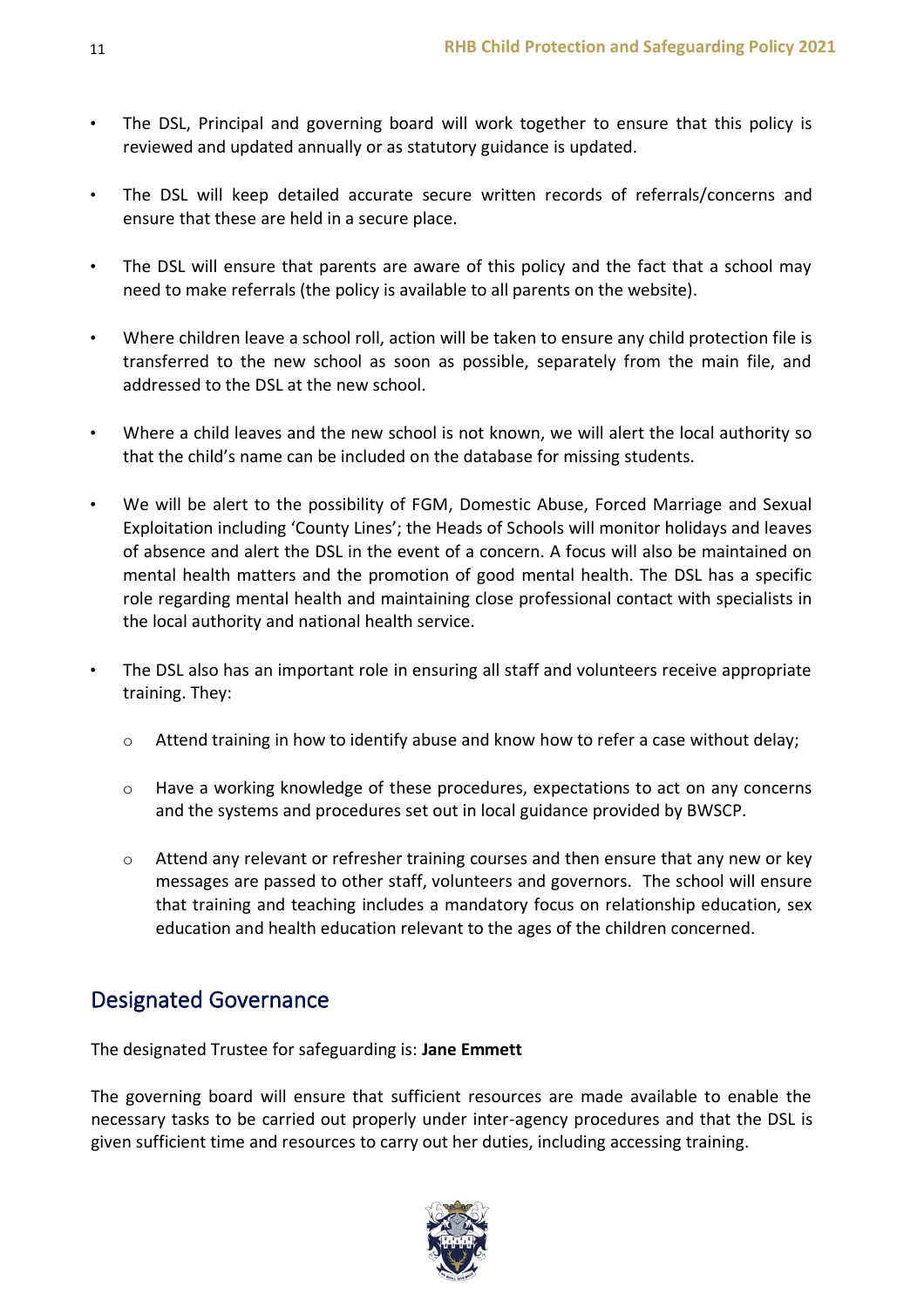The governing board reviews safeguarding practices in the school on a regular basis, and no less than annually, to ensure that:

- the school is carrying out its duties to safeguard the welfare of children at the school and that school policies are being implemented.
- members of staff and volunteers are aware of current practices in this matter, and that staff receive training where appropriate
- child protection is integrated with induction procedures for all new members of staff and volunteers
- the school follows the procedures agreed by BWSCP and any supplementary guidance issued in accordance with KCSiE (September 2021).
- only persons suitable to work with children will be employed in each school, or work there in a voluntary capacity
- where safeguarding concerns about a member of staff are substantiated, take appropriate disciplinary action including onward reporting to DSB and TRA.

# <span id="page-11-0"></span>Safer Recruitment

In order to ensure that children are protected whilst at school, we will ensure that our staff and volunteers are carefully selected, screened, trained and supervised. Current guidance set out in 'Keeping Children Safe in Education (September 2021)'will be followed. In particular:

- A member on every recruitment panel will have undertaken safer recruitment and selection training.
- All our staff are appropriately qualified and have the relevant employment history with any gaps accounted for. This includes supply staff. All applicants shortlisted for positions at the school will be asked to complete a self-declaration that there are no impediments to their safe employment to work with children by virtue of previous convictions, employment history or association.
- Relevant checks are made to ensure they are safe to work with children in compliance with Safer Recruitment requirements, including the relevant check under the Disclosure and Barring Service (DBS) and a prohibition check for qualified teachers, plus taking up and verification of references.
- Separate checks will be made for staff taking up, or transferring to senior roles in the school through Prohibition from management and leadership checks.

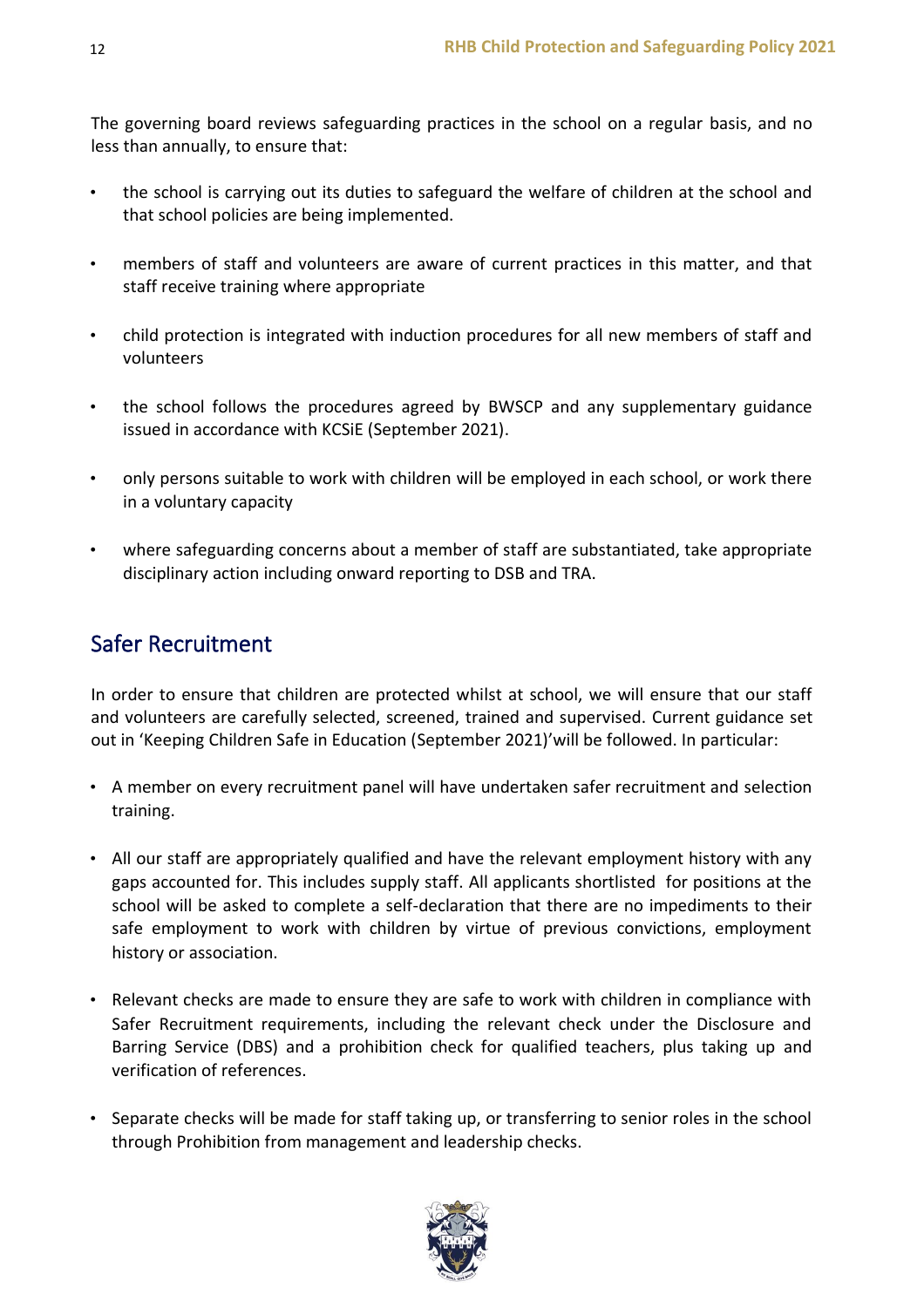As from 1 January 2021 the Teaching Regulation Agency will no longer maintain a list of EEA teachers with sanctions and professional regulators in the EEA (EU, Iceland, Liechtenstein and Norway) will no longer share information about sanctions imposed on EEA teachers with the Teaching Regulation Agency (TRA) via the IMI (Internal Market Information) system. Therefore, we will ask teachers to provide a letter of professional standing. This should be a letter of professional standing issued by the professional regulating authority in the country in which they worked. We will consider such evidence alongside other information obtained through other pre-appointment checks to help assess their suitability.

For applicants that have lived or worked outside of the UK, we will continue to follow safer recruitment requirements and make any further checks we think appropriate so that relevant events that occurred outside the UK can be considered, this will include obtaining an enhanced DBS certificate with barred list information (even if the teacher has never been to the UK).

### <span id="page-12-0"></span>Volunteers

We understand that some people otherwise unsuitable for working with children may use volunteering to gain access to children; for this reason, any volunteers in the school, in whatever capacity, will be given the same consideration as paid staff.

Where a parent or other volunteer helps on a one-off basis, he/she will only work under the direct supervision of a member of staff, and at no time have one to one contact with children. However, if a parent or other volunteer is to be in a school regularly or over a longer period then they undergo relevant checks to ensure their suitability to work with children. All Governors will undertake an enhanced DBS check.

All regular volunteers will be asked to read and sign the Volunteer Policy which is available on the Employee Portal.

### <span id="page-12-1"></span>Visiting Speakers

We have a separate Visiting Speakers Procedure which can be found on the Employee portal. It is the responsibility of the member of staff who arranges the visiting speaker to ensure that the procedure is completed and signed by the Principal 2 days before the planned event.

# <span id="page-12-2"></span>Monitoring of Safeguarding and The Single Central Record (SCR)

#### <span id="page-12-3"></span>Safeguarding Reports

The Designated Safeguarding Lead provides a termly update to the governing board on matters of safeguarding and child protection.

Each year, the school's DSL completes the NSPCC audit and submits the results to the Principal and governor for safeguarding.

Issues raised by the audit will be RAG rated and actioned as necessary.

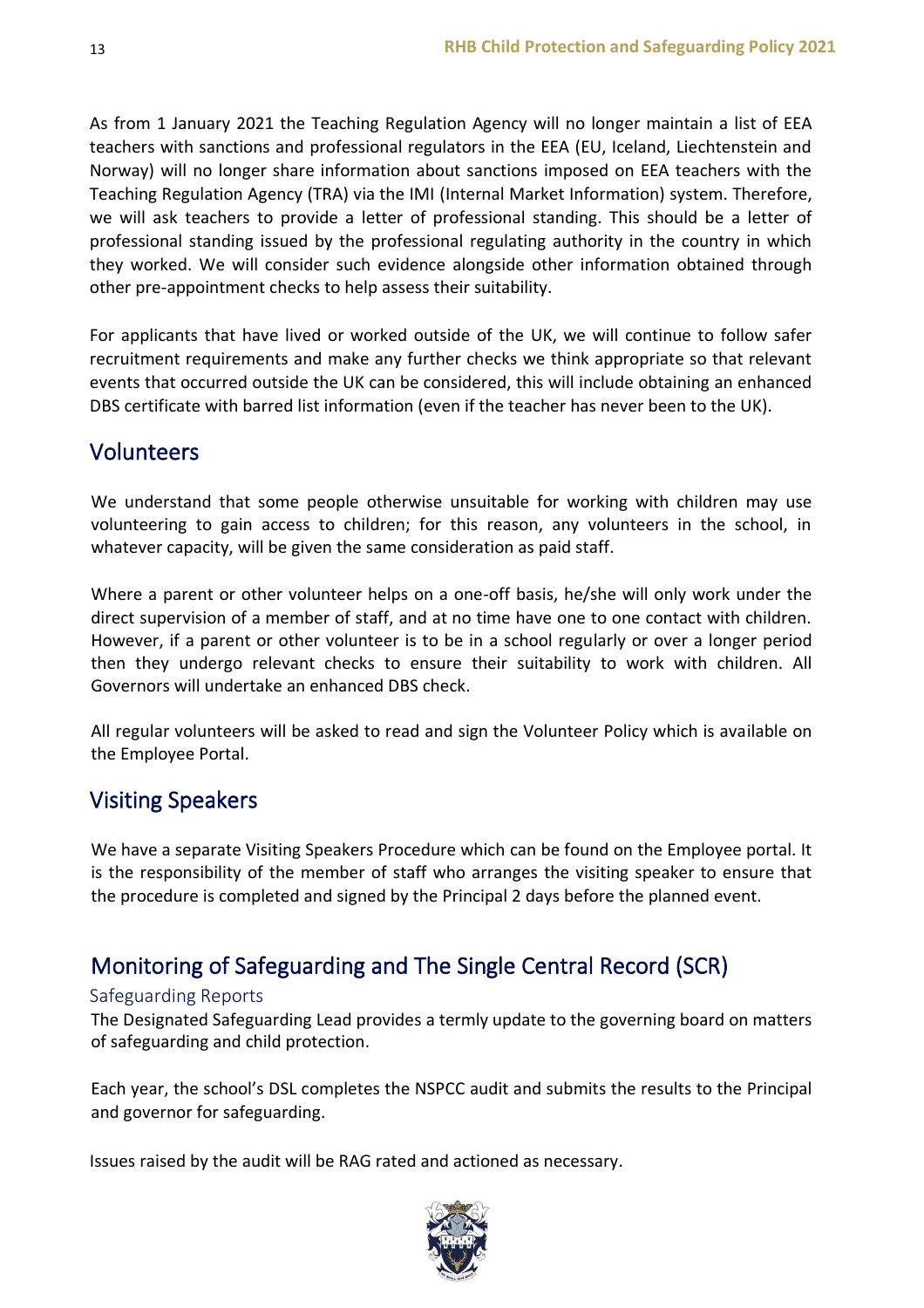#### <span id="page-13-0"></span>Single Central Record (SCR)

The school holds and manages its own SCR. This is a register of all staff, self-employed, contractors and volunteers working in the school and details the safeguarding checks that have been made. The format and contents of the SCR will comply with the latest Keeping Children Safe in Education (2021) and other relevant guidance.

Each SCR is checked termly by at least two of the following people (Principal, DSL, Safeguarding Governor, or Chair of Governors) to ensure that all information is accurate and up to date.

# <span id="page-13-1"></span>Allegations of Abuse Made Against Other Children (Peer on Peer Abuse)

Staff recognise that children can abuse their peers, physically, emotionally or sexually. At Reddam House we have a zero-tolerance approach to abuse, and it will never be passed off, for example, as "banter" or "part of growing up", as this can lead to a culture of unacceptable behaviours and an unsafe environment for children.

There are different forms peer on peer abuse can take such as:

- bullying (including cyberbullying, prejudice-based and discriminatory bullying);
- abuse in intimate personal relationships between peers;
- physical abuse which can include hitting, kicking, shaking, biting, hair pulling, or otherwise causing physical harm;

KCSIE 2021 Part 5 and the separate guidance 'Sexual violence and sexual harassment between children in schools and colleges' sets out how schools and colleges should respond to reports of **sexual violence and sexual harassment**. As a school we recognise that it is more likely that girls will be victims and boys' perpetrators, but that all peer-on-peer abuse is unacceptable and will be taken seriously Whilst not intended to be an exhaustive list, peer on peer sexual harassment can include:

- sexual comments, such as: telling sexual stories, making lewd comments, making sexual remarks about clothes and appearance and calling someone sexualised names;
- sexual "jokes" or taunting;
- physical behaviour, such as: deliberating brushing against someone, interfering with someone's clothes (schools and colleges should be considering when any of this crosses a line into sexual violence - it is important to talk to and consider the experience of the victim)
- displaying pictures, photos or drawings of a sexual nature; and
- online sexual harassment, which might include:
	- o non-consensual sharing of sexual images and videos and sharing sexual images and videos (both often referred to as sexting);
	- o inappropriate sexual comments on social media;

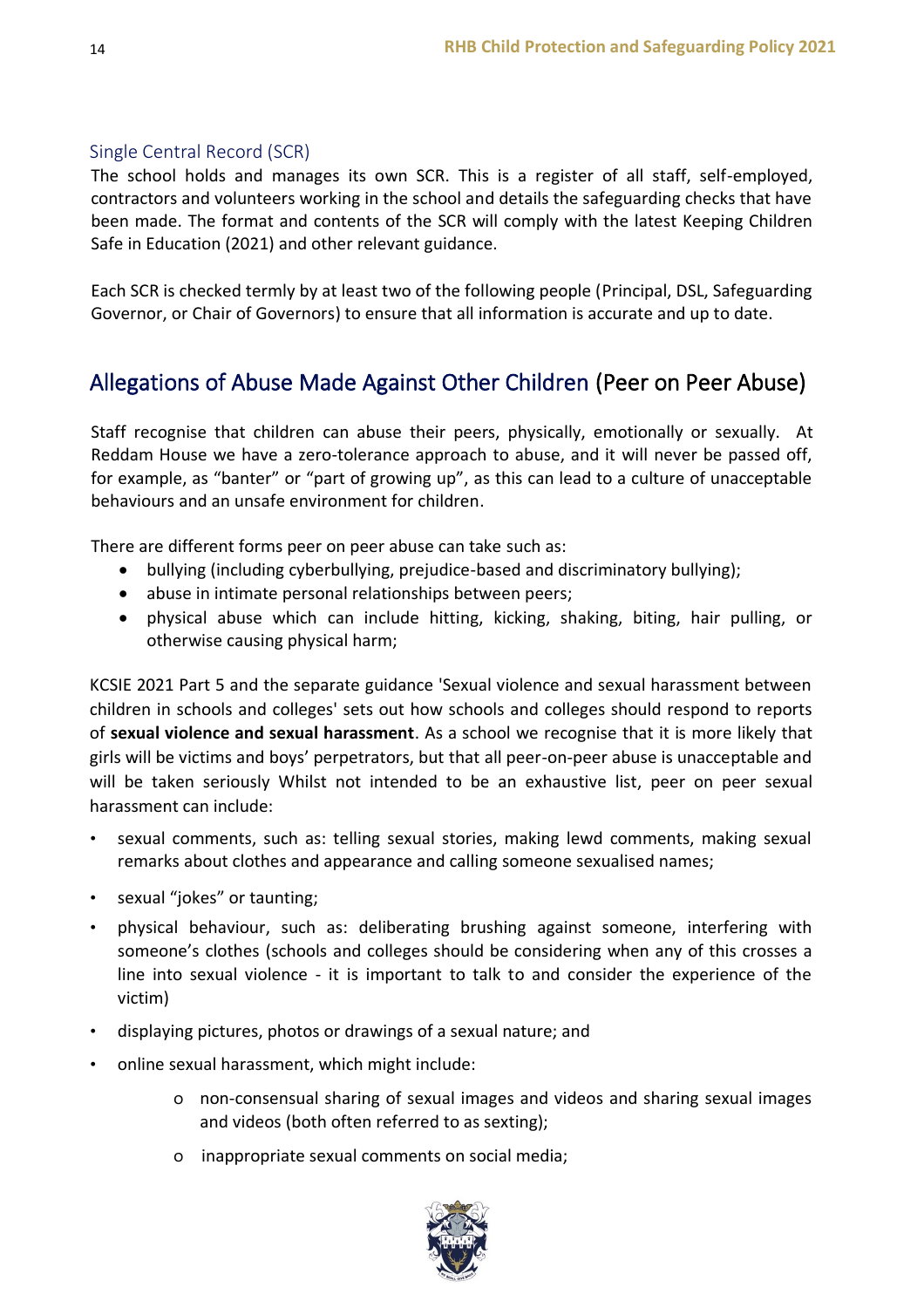- o exploitation;
- o coercion and threats.

Online sexual harassment may be standalone, or part of a wider pattern of sexual harassment and/or sexual violence.

• Upskirting (typically involves taking a picture under a person's clothing without them knowing, with the intention of viewing their genitals or buttocks to obtain sexual gratification, or cause the victim humiliation, distress or alarm.)

Reddam House School recognises that even if there are no reported cases of peer-on-peer abuse, such abuse may still be taking place and is simply not being reported. To encourage students to report peer on peer abuse without fear of reprisals we have introduced an anonymous reporting tool called Whisper, which can be accessed by phone or website. Details are posted around the school and regularly mentioned in assemblies ensuring that students understand that their concerns will be treated seriously.

All staff should be alert to the well-being of students and to signs of abuse, and should engage with these signs, as appropriate, to determine whether they are caused by peer-on-peer abuse. However, staff should be mindful of the fact that the way(s) in which children will disclose or present with behaviour(s) as a result of their experiences will differ. Staff are encouraged to record any concerns, no matter how small, on CPOMS (Safeguarding Software for Schools), using the category 'Peer on Peer Abuse.' The School's Safeguarding Panel will regularly review CPOMS to identify any changes in behaviour and/or concerning patterns or trends at an early stage.

Any incidents of peer on peer abuse will be dealt with in line with the School's Peer on Peer [Abuse Policy,](https://reddamhouse.sharepoint.com/:w:/s/EmployeePortal/EUW-a_JJkolHpCq8vSEtuK0BBiT_uIl0gUETtCNOT0ElPQ) and on a case-by case basis with the Designated Safeguarding Lead taking a leading role and using her professional judgment, supported by other agencies, such as children's social care and the police, as required. Any issues associated with FGM will always be reported to the police as this is a mandatory requirement.

In dealing with any peer-on-peer incident, the school will have due regard for the DfE guidance: [Sexual violence and sexual harassment between children in schools and colleges](https://assets.publishing.service.gov.uk/government/uploads/system/uploads/attachment_data/file/999239/SVSH_2021.pdf)  [September 2021](https://assets.publishing.service.gov.uk/government/uploads/system/uploads/attachment_data/file/999239/SVSH_2021.pdf) and in cases where nudes or semi-nudes have been shared (previously known as Sexting), we follow guidance given to schools and colleges by the UK Council for Internet Safety (UKCIS): [Sharing Nudes and Semi-Nudes \(Dec 2020\).](https://www.gov.uk/government/publications/sharing-nudes-and-semi-nudes-advice-for-education-settings-working-with-children-and-young-people) See Appendix 3 for flow chart showing necessary responses to reports.

Some situations are statutorily clear:

- a child under the age of 13 can never consent to any sexual activity;
- the age of consent is 16;
- sexual intercourse without consent is rape;

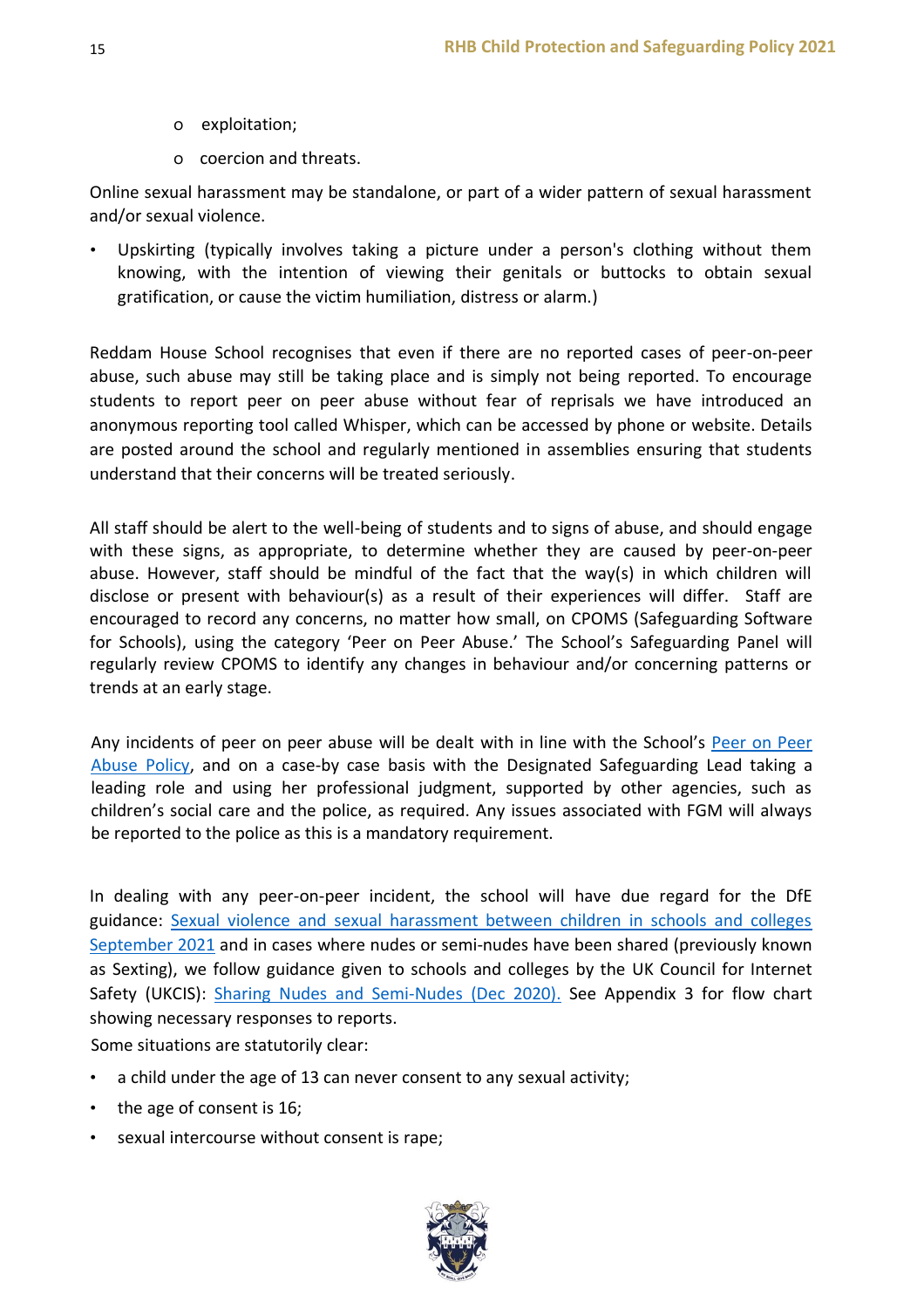- rape, assault by penetration and sexual assault are defined in law
- creating and sharing sexual photos and videos of under-18s is illegal (often referred to as sexting). This includes children making and sharing sexual images and videos of themselves.

Appropriate support will be provided to children whether alleged victims or perpetrators to ensure they receive the help they need. The school will work with parents, carers and relevant agencies to develop suitable forms of help and support.

The [Peer on Peer Abuse Policy](https://reddamhouse.sharepoint.com/:w:/s/EmployeePortal/EUW-a_JJkolHpCq8vSEtuK0BBiT_uIl0gUETtCNOT0ElPQ) has more detailed information about:

- how allegations of peer-on-peer abuse will be recorded, investigated and dealt with;
- clear processes as to how victims, perpetrators and any other children affected by peeron-peer abuse will be supported.

# <span id="page-15-0"></span>SEND Children

Children with special educational needs and disabilities (SEND) or certain health conditions may face additional safeguarding challenges. Additional barriers can exist when recognising abuse and neglect in this group of children, including:

- assumptions that indicators of possible abuse such as behaviour, mood and injury relate to the child's disability without further exploration;
- these children being more prone to peer group isolation or bullying (including prejudicebased bullying) than other children;
- the potential for children with SEND being disproportionally impacted by behaviours such as bullying, without outwardly showing any signs; and
- communication barriers and difficulties in managing or reporting these challenges

At Reddam House we provide extra pastoral support and attention for these children, along with ensuring any appropriate support for communication is in place. The [SEND, EAL and](https://reddamhouse.sharepoint.com/:w:/s/EmployeePortal/Edk2ppljuelFrixccgUwpRQB_LzyZ0otBH4tmlWznoPZmw?e=1r6fel)  [Inclusion](https://reddamhouse.sharepoint.com/:w:/s/EmployeePortal/Edk2ppljuelFrixccgUwpRQB_LzyZ0otBH4tmlWznoPZmw?e=1r6fel) Policy explains in detail the schools systems for supporting these children.

# <span id="page-15-1"></span>Induction and Training

All new members of staff and governors will complete an online training course ahead of starting. As part of their induction new staff will also receive face to face induction training, which will give an overview of the organisation and ensure they know its purpose, values, services and structure, as well as how to identify and report abuse. They also learn about confidentiality and data protection issues.

#### **All staff must have read and signed to say that they have understood the:**

Staff Code of Conduct

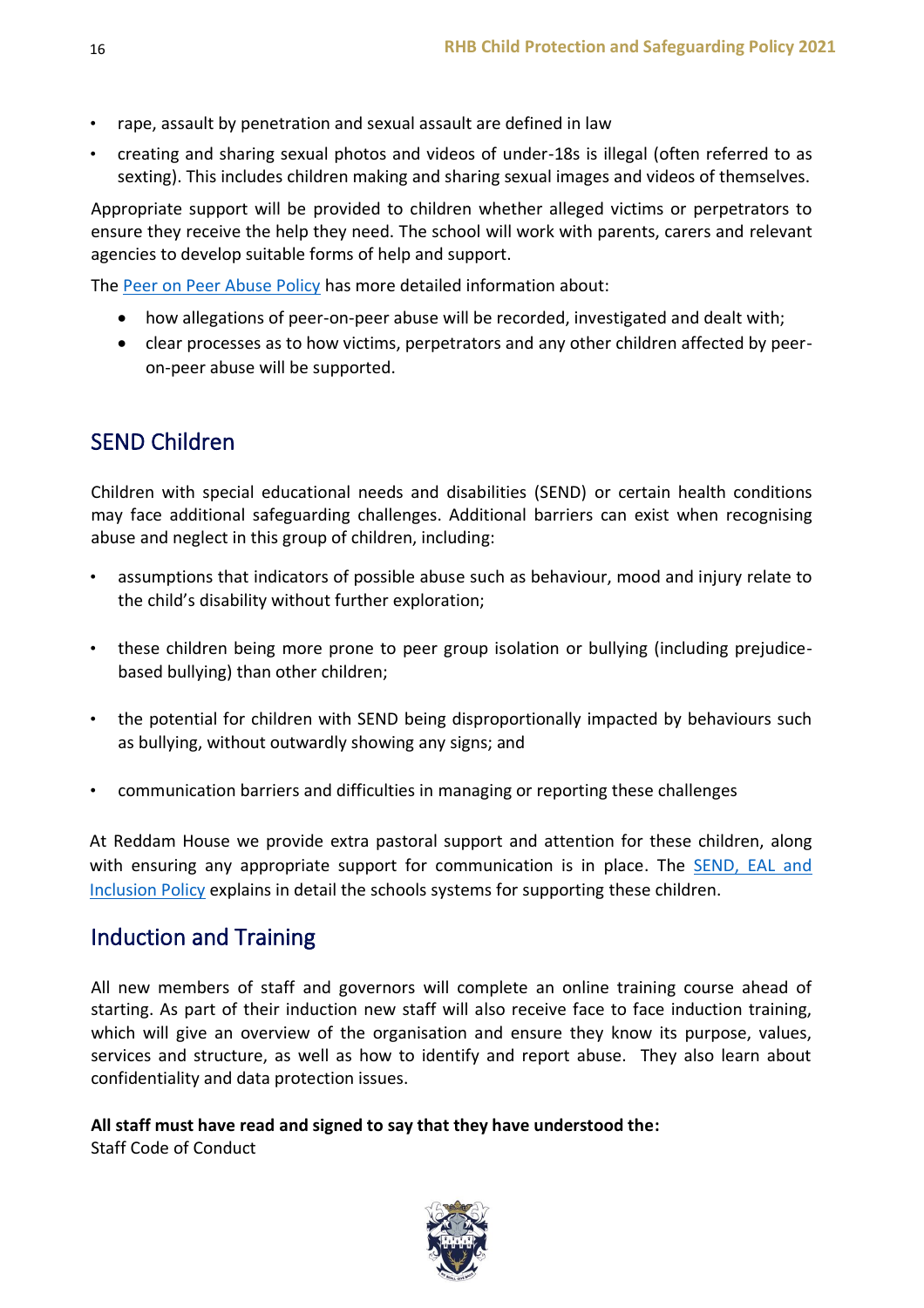RHB Child Protection and Safeguarding Policy RHB Procedures for Managing Allegations against Staff, Governors, and Volunteers RHB Behaviour Rewards and Sanctions Policy Keeping Children Safe in Education (September 2021) Part One and Appendix A and for Senior staff and key governors, Part One, Appendix A and Appendix B RHB Equal Opportunities Policy RHB Whistleblowing Policy

Our general safeguarding training covers a range of issues such as bullying (including student on student bullying and sexual harrassment), e-safety (including awareness of the risks of sexting and the impact of pornography), domestic violence (including teenage relationship abuse), mental health awareness, preventing radicalisation and Female Genital Mutilation (FGM) and mandatory reporting, Child Sexual Exploitation (CSE) and 'County Lines'.

All staff will be expected to complete training on safeguarding children and Prevent awareness that will enable them to fulfil their responsibilities in respect of child protection effectively. Staff will attend refresher training every three years, and the DSL every two years. Regular updates (no less than termly) are given by the DSL.

Staff are all made aware that anyone can make a Child Protection referral and how to do that.

Articles and information on matters relating to Child Protection and Safeguarding are included in staff bulletins and staff meetings.

#### <span id="page-16-0"></span>Dealing with Concerns

If staff have a concern about a child, suspect or hear an allegation/complaint of abuse or neglect from a child or any third party, they must follow the relevant procedure below. Staff should not assume that somebody else will act and must always share information that might be critical in keeping children safe.

All staff must record what they have seen, heard or know accurately at the time the event occurs, and agree action to take in the following circumstances:

- Upon the receipt of any information from a child, or if any person has suspicions that a child may be at risk of harm, or
- If anyone observes injuries that appear to be non-accidental, or
- Where a child or young person makes a direct allegation or implies that they are or have been abused or neglected,
- Where a child or young person makes an allegation against a member of staff<sup>1</sup>

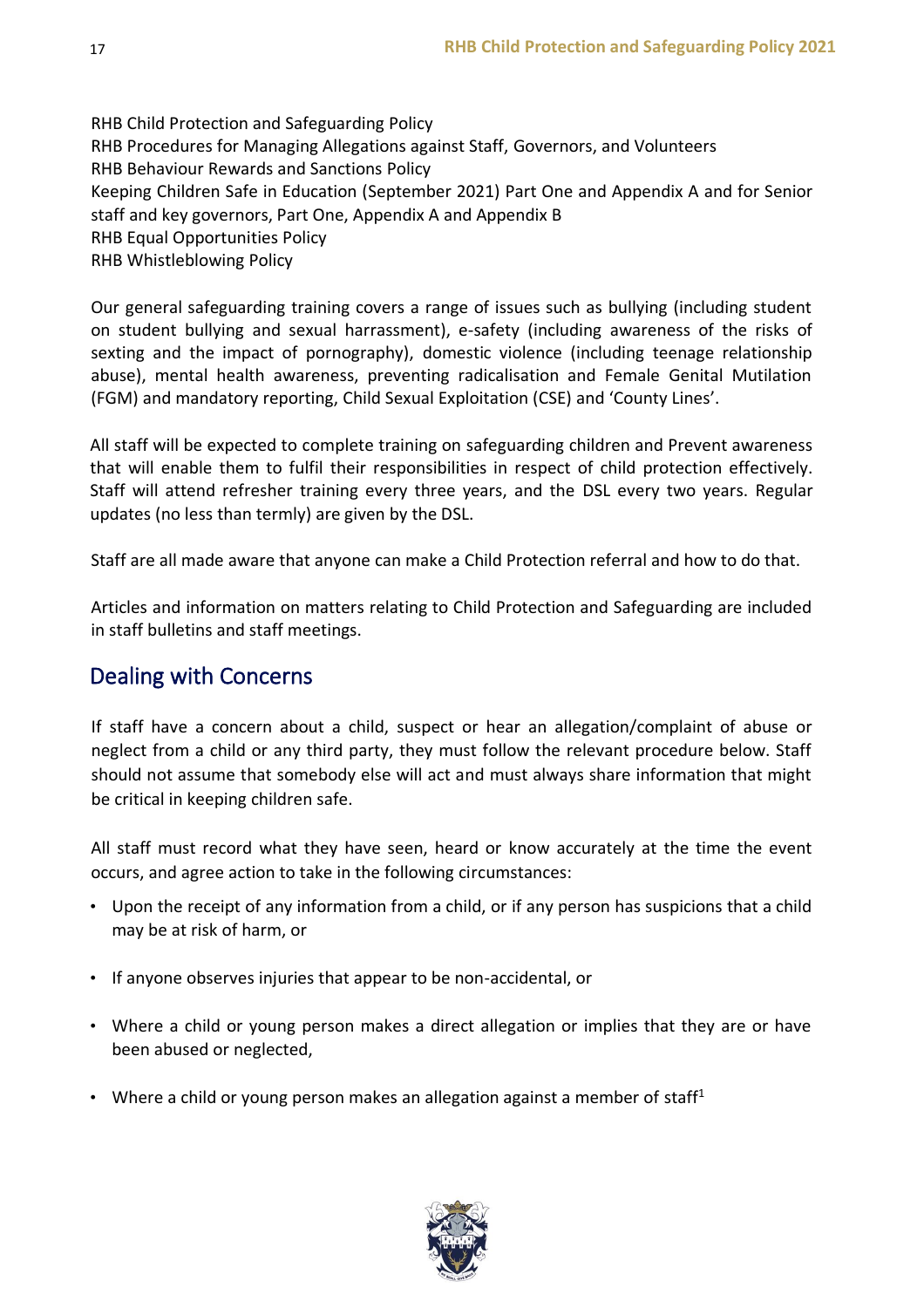We will ensure that all members of staff and employees are familiar with the procedures for keeping a confidential written record of any incidents and with the requirements of BWSCP.

All concerns raised about a child (including verbally) will be **recorded using CPOMS** (Child Protection Online Management System) and relevant notes and documents uploaded. CPOMS will automatically alert the Designated Safeguarding Lead and Deputies via email that a concern has been logged. Concerns/allegations about a member of staff must go to the Principal via a Neutral Notification Form. Externally contracted staff, visitors or volunteers that do not have access to CPOMS must refer directly to one of the DSL Team via Reception.

Where a child makes a disclosure, all staff should:

- listen carefully
- avoid asking leading questions
- reassure the individual that the allegation/complaint will be taken seriously
- not guarantee absolute confidentiality (as this may ultimately not be in the best interests of the child) and explain that the information needs to be passed to the appropriate person who will ensure that the correct action is taken.
- reassure victims that they are being taken seriously and that they will be supported and kept safe. A victim should never be given the impression that they are creating a problem by reporting abuse, sexual violence or sexual harassment. Nor should a victim ever be made to feel ashamed for making a report.

#### <span id="page-17-0"></span>Recording Concerns

CPOMS records must include the following information:

- Using full names of students, not initials
- Including day, date, time and locations
- Using the actual words of the child, verbatim
- Full factual details of the concern
- Reasons for the concern (if not obvious)
- The action taken by the person recording

**If staff (including governors, agency staff and volunteers) believe that a child is in immediate danger or at risk of significant harm (actual or likely), they should immediately refer the matter to the relevant Children's Services and/or the police.** 

Information relating to Child Protection is exempt from GDPR regulations and will not necessarily be shared in the event of a Subject Access Request.

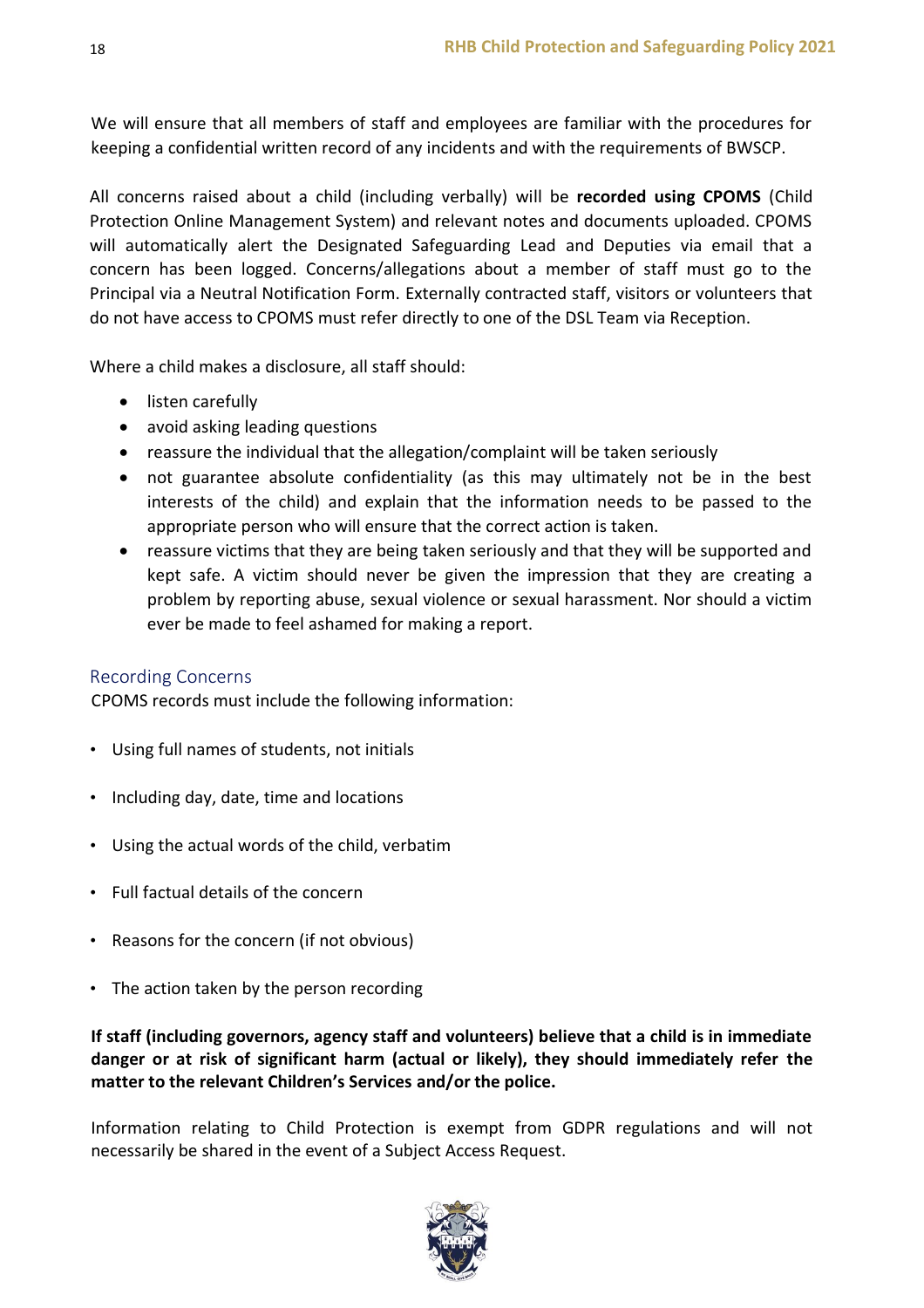If any member of staff fails to report their concerns, this may be dealt with as a disciplinary matter.

#### <span id="page-18-0"></span>Mental Health

All staff Reddam House are aware that mental health problems can, in some cases, be an indicator that a child has suffered or is at risk of suffering abuse, neglect or exploitation.

School staff are not expected or trained to diagnose mental health conditions or issues but may notice behaviours that may be of concern.

If staff have a mental health concern about a child that is also a safeguarding concern, immediate action should be taken by speaking to the designated safeguarding lead, a deputy or the Mental Health Lead. All concerns should be recorded on CPOMS.

#### <span id="page-18-1"></span>Assessment of The Need for Early Help

We will work together with local agencies, for the effective assessment of the needs of individual children who may benefit from early help services. Where appropriate, we will encourage parents to make use of outside agencies and will assist with arrangements for the use of these agencies. In these cases a formal referral requesting support will need to be made in consultation with parents, and submitted with parental consent.

# <span id="page-18-2"></span>Safeguarding in School

Child protection issues will be addressed through the Personal, Social and Health Education and Relationships and Sex Education curriculum as appropriate. Please see the policies on the Employee portal for more details.

All children will receive guidance on child protection issues and what to do if they have a concern via an annual assembly delivered by our DSL. As a result, children will be taught to recognise when they are at risk and how to get help when they need it.

We ask parents to ensure that we have at least two emergency contacts for their child.

We will take a photograph of every child and every member of staff which will be stored on our database. This is to aid with the fast and efficient physical identification of all members of the school community.

As well as ensuring that we address child protection concerns, we will also ensure that children who attend the school are kept safe from harm whilst they are in our charge.

To this end, this policy must be considered alongside the following documents:

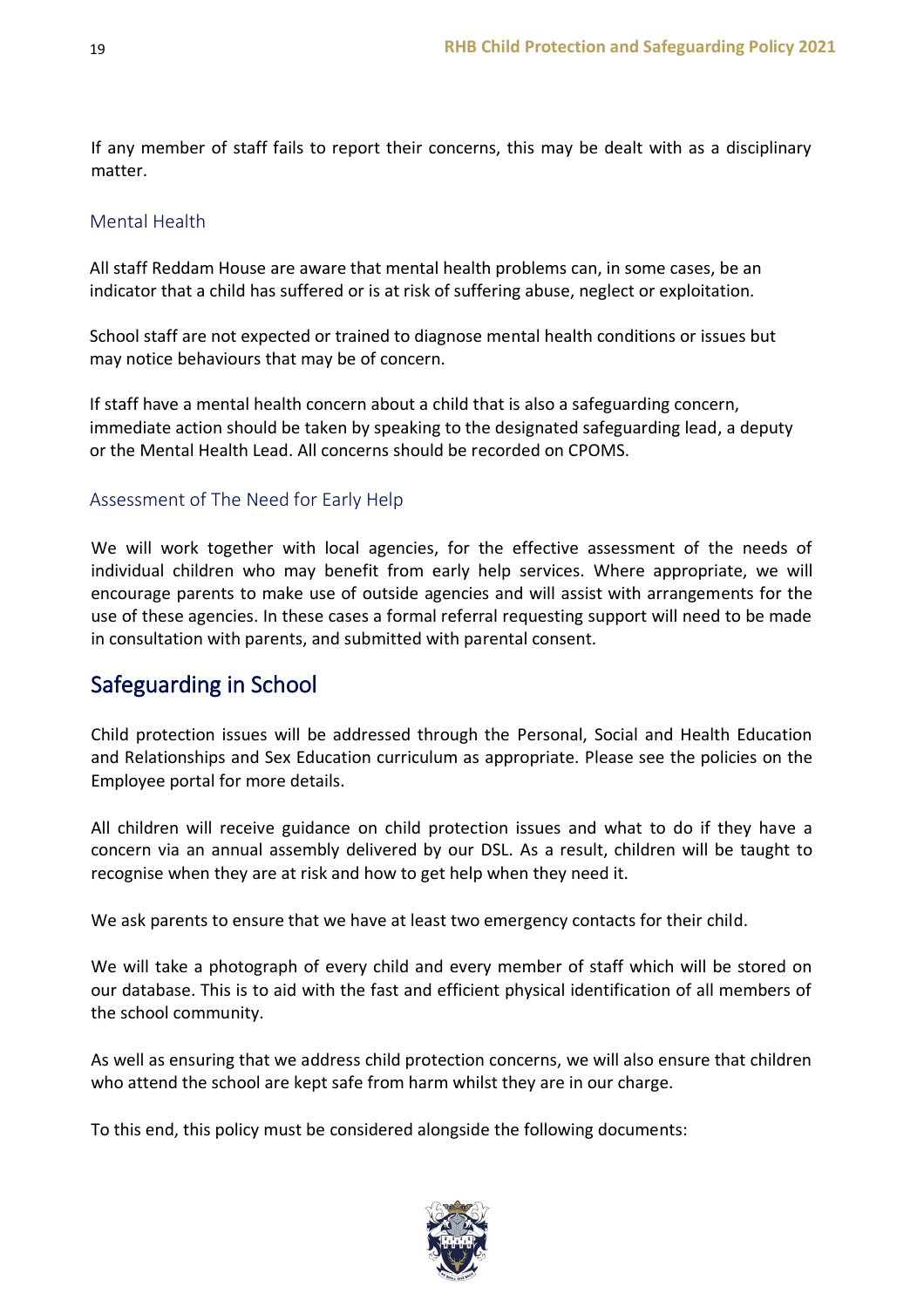- Acceptable Use Policy
- Counter-Bullying Policy
- Behaviour, Rewards and Sanctions
- Exclusion Policy
- Code of Conduct for Staff
- Equal Opportunities Policy
- Health and Safety Policy
- Physical Restraint Policy
- Procedures for dealing with allegations against employees and adults working or volunteering in schools
- Recruitment Policy
- Relationships and Sex Policy
- <span id="page-19-0"></span>• Whistleblowing Policy

# Contextual Safeguarding

The School recognises the importance of considering wider environmental factors in a child's life that may be a threat to their safety and/or welfare. This is known as Contextual safeguarding and incorporates individual circumstances and needs, wider family issues and any environmental factors that may impact negatively on family or individual wellbeing. The school also seeks to promote a good outcomes based approach using the outcome dimensions set out in the Children Act 2004. These are

- physical and mental health and emotional well-being;
- protection from harm and neglect;
- education, training and recreation;
- the contribution made by them to society;
- social and economic well-being.

# <span id="page-19-1"></span>Extremism and Radicalisation

#### <span id="page-19-2"></span>The Prevent Duty

The Prevent Duty 2015 is advice from the Department for Education to help schools understand their duties under the Counter Terrorism and Security Act 2015.

We build children's resilience to radicalisation by promoting fundamental British values and enabling them to challenge extremist views. Schools will create an environment in which children can debate controversial issues and help them understand the risks associated with terrorism and develop the knowledge and skills to be able to challenge extremist arguments.

Staff are trained to be alert to students expressing extremist views. When any member of staff has concerns that a student may be at risk of radicalisation or involvement in terrorism, they should speak with the Child Protection lead at the relevant school or to their deputies.

# <span id="page-19-3"></span>Photographing Children

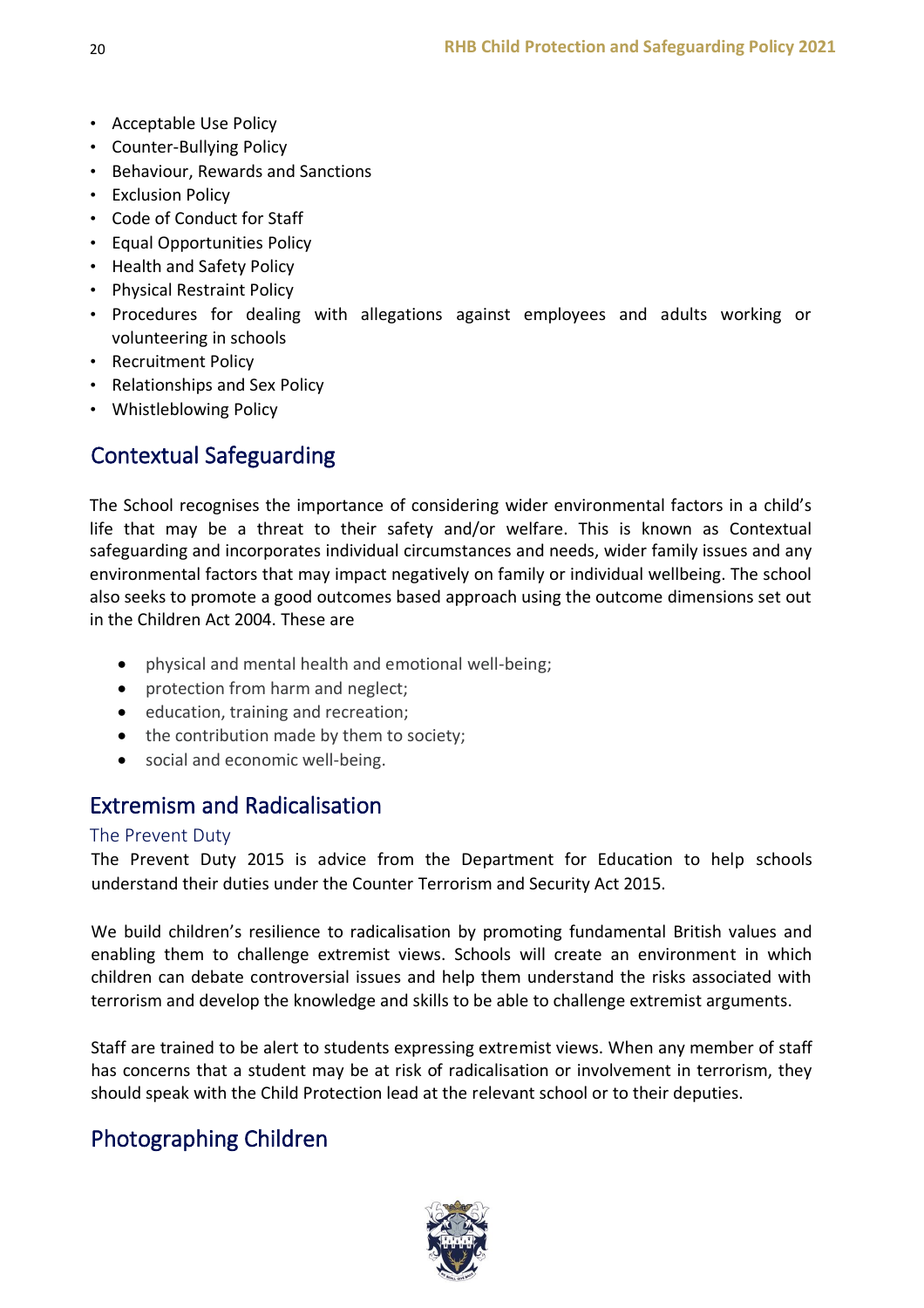We understand that parents like to take photos or video to record their children in the school play, or at sports day, or school presentations. This is a normal part of family life, and we will not discourage parents from celebrating their child's successes.

However, if there are Health and Safety issues associated with this - i.e. the use of a flash when taking photos could distract or dazzle the child, and cause them to have an accident, we will encourage parents to use film or settings on their camera that do not require flash.

We will not allow others to photograph or film students during a school activity without the parent's permission.

We will not allow images of students to be used on the school website, publicity, or press releases, without permission from the parent via the 'photo permission' form.

Although the school cannot be held accountable for photographs or video footage taken by parents or members of the public at school functions, we do remind parents that they should not post photos or videos to public sites without the express consent of the other children or parents.

### <span id="page-20-0"></span>**Confidentiality**

All members of staff will ensure that all data about students is handled in accordance with the requirements of the law, and any national and local guidance.

Any member of staff who has access to sensitive information about a child or the child's family must take all reasonable steps to ensure that such information is only disclosed to those people who need to know.

Regardless of the duty of confidentiality, if any member of staff has reason to believe that a child may be suffering harm, or be at risk of harm, their duty is to forward this information without delay to the designated member of staff for child protection.

The Data Protection Act 2018 and GDPR do not prevent, or limit, the sharing of information for the purposes of keeping children safe. Fears about sharing information will not be allowed to stand in the way of the need to promote the welfare and protect the safety of children. This includes allowing practitioners to share information without consent.

# <span id="page-20-1"></span>Conduct of Staff

The school has a duty to ensure that professional behaviour applies to relationships between staff and children, and that all members of staff are clear about what constitutes appropriate behaviour and professional boundaries. This is covered in the Staff Code of Conduct (found on the Employee Portal) and in Appendix 1.

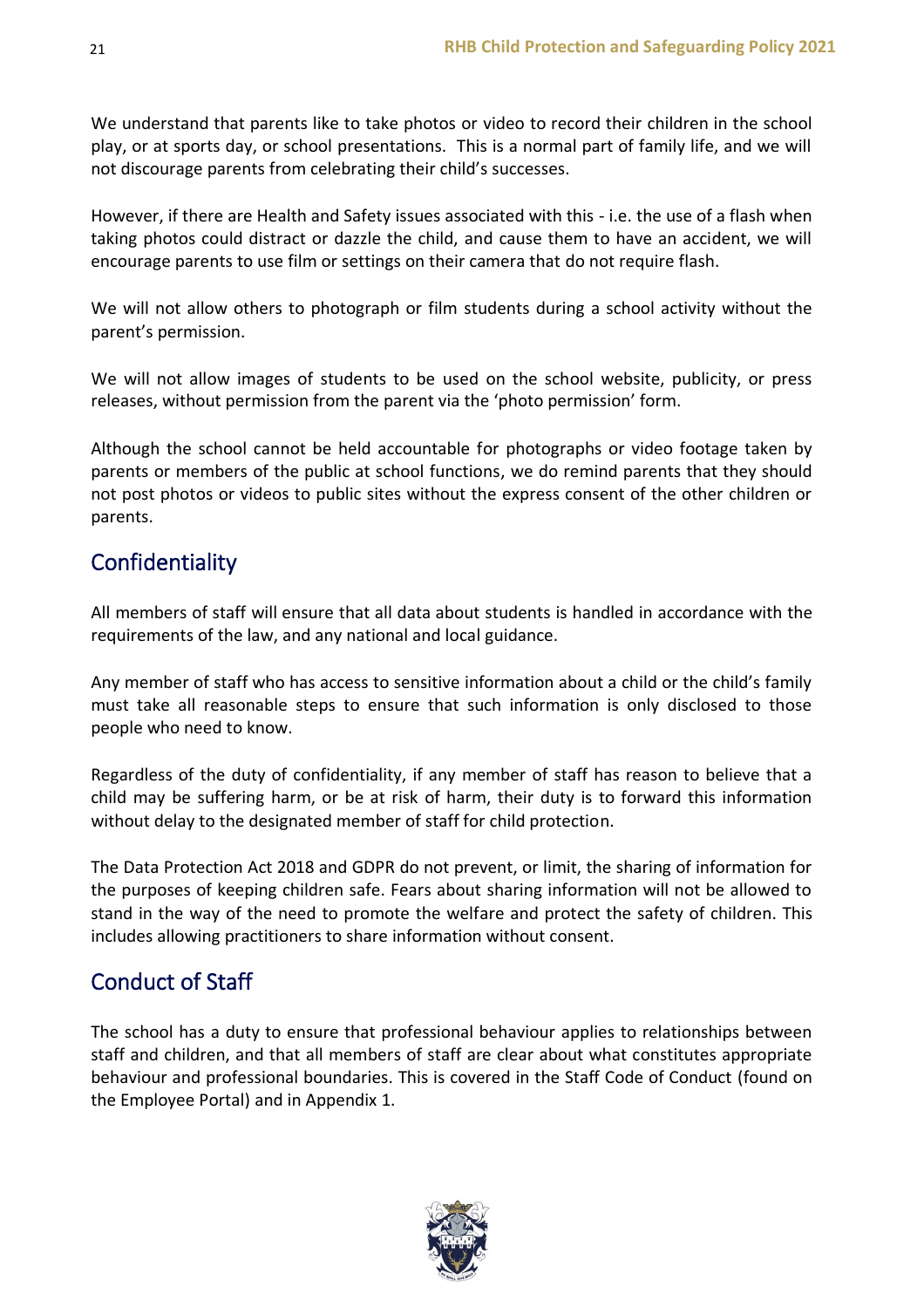At all times, members of staff are required to work in a professional way with children. All staff should be aware of the dangers inherent in:

- working alone with a child
- physical interventions
- cultural and gender stereotyping
- dealing with sensitive information
- giving to and receiving gifts from children and parents
- contacting children through private telephones (including texting), e-mail, or social networking websites.
- disclosing personal details inappropriately
- meeting students outside school hours or school duties

If any member of staff has reasonable suspicion that a child is suffering harm, and fails to act in accordance with this policy and BWSCP procedures, the school will view this as misconduct, and take appropriate action

### <span id="page-21-0"></span>Allegations or Concerns Against Members of Staff

Please see separate policy *[Procedures for Dealing with Allegations of Abuse Against Staff,](https://reddamhouse.sharepoint.com/:w:/r/sites/EmployeePortal/_layouts/15/Doc.aspx?sourcedoc=%7BF45F6CFB-A9ED-442D-B060-0A06754E89F1%7D&file=Procedure%20for%20Dealing%20with%20Allegations%20of%20Abuse%20Against%20Staff%2C%20Governors%2C%20and%20Volunteers.docx&action=default&mobileredirect=true&DefaultItemOpen=1)  [Governors, and Volunteers](https://reddamhouse.sharepoint.com/:w:/r/sites/EmployeePortal/_layouts/15/Doc.aspx?sourcedoc=%7BF45F6CFB-A9ED-442D-B060-0A06754E89F1%7D&file=Procedure%20for%20Dealing%20with%20Allegations%20of%20Abuse%20Against%20Staff%2C%20Governors%2C%20and%20Volunteers.docx&action=default&mobileredirect=true&DefaultItemOpen=1)* which covers this area in more depth.

At Reddam House we recognise the possibility that adults working in the school may harm children, including governors, volunteers, supply teachers and agency staff. Any concerns about the conduct of other adults in the school should be taken to the headteacher without delay; any concerns about the headteacher should go to the Chair of Governors.

Any concerns about the conduct of a member of staff, supply teachers, volunteers or contractors should be reported to the Principal.

Concerns may come from various sources, for example, a suspicion; complaint; or disclosure made by a child, parent or other adult within or outside of the organisation; or as a result of vetting checks undertaken.

The Principal has to decide whether the concern is an allegation or low-level concern. The term 'low-level' concern does not mean that it is insignificant, it means that the behaviour towards a

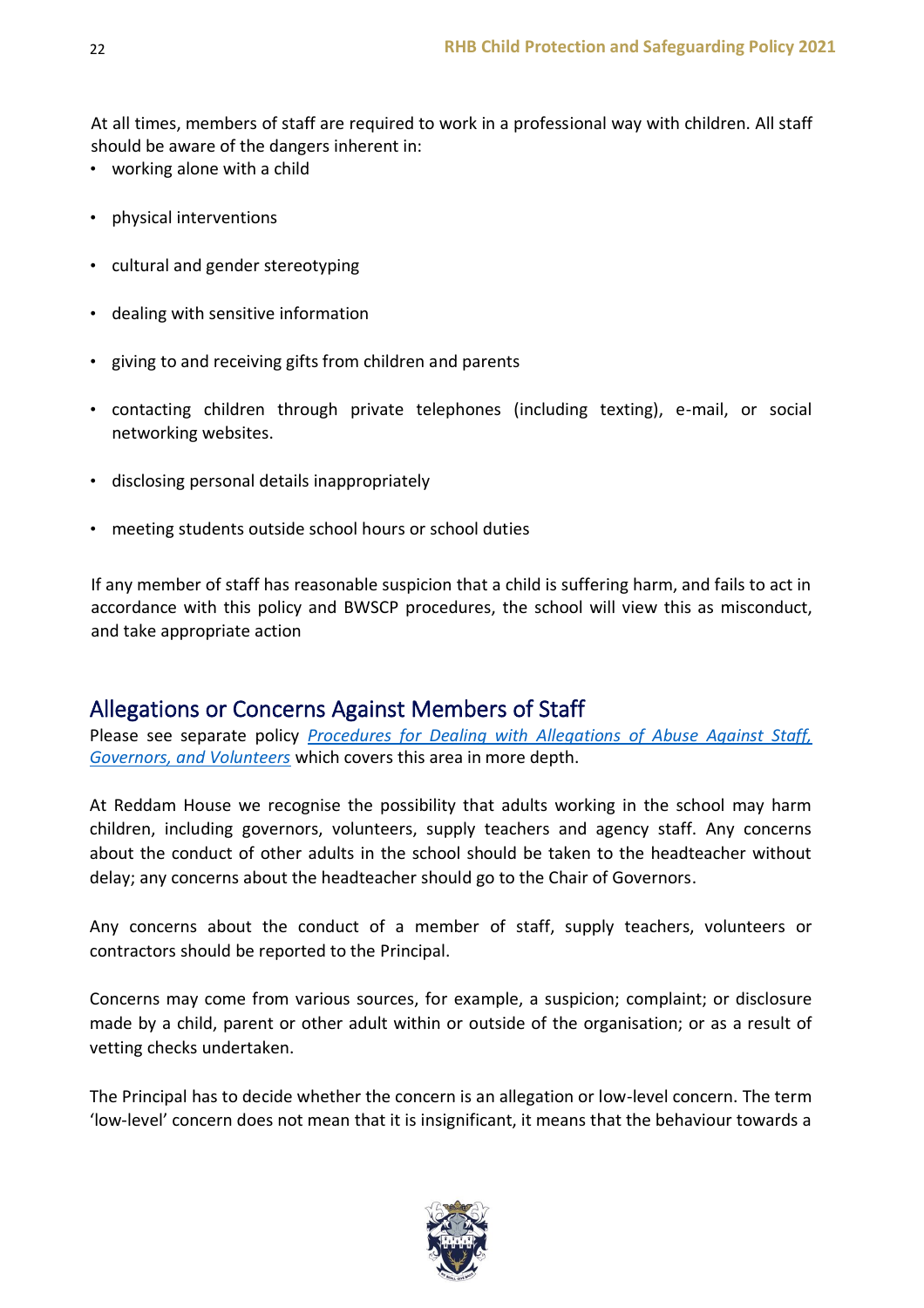child does not meet the threshold for referral to the Local Authority Designated Officer (LADO) (see below).

#### <span id="page-22-0"></span>Allegations

It is an allegation if the person\* has:

- behaved in a way that has harmed a child, or may have harmed a child and/or;
- possibly committed a criminal offence against or related to a child and/or;
- behaved towards a child or children in a way that indicates he or she may pose a risk of harm to children; and/or
- behaved or may have behaved in a way that indicates they may not be suitable to work with children (also includes behaviour outside the school).

(\*Person could be anyone working in the school or a college that provides education for children under 18 years of age, including supply teachers, volunteers and contractors.)

Allegations should be reported to the LADO 'without delay'. Where the school or college identify a child has been harmed, that there may be an immediate risk of harm to a child or if the situation is an emergency, they must contact children's social care and as appropriate the police immediately as per the processes explained in Part one of KCSIE (September 2021).

Before contacting the LADO, schools and colleges should conduct basic enquiries in line with local procedures to establish the facts to help them determine whether there is any foundation to the allegation, being careful not to jeopardise any future police investigation.

The LADO's role is not to investigate the allegation, but to ensure that an appropriate investigation is carried out, whether that is by the police, children's social care, the school or college, or a combination of these.

#### <span id="page-22-1"></span>Low-level Concerns

There may be occasions where something occurs which is out of the ordinary or which causes a member of staff to have doubts about the behaviour of another adult towards a student or another child. It is important that any concerns, or incidents which might give rise to concerns about the conduct of staff, are reported to the Principal, however minor. In most cases, there will be a perfectly innocent explanation for what has occurred, and staff should not feel that making a report, or being the subject of a report, will cause them to suffer any detriment or stigma where this is the case. Reporting these types of concerns is a neutral act, and the Principal will, on receipt of a report, determine how best to approach the issue.

Concerns may be graded Low-level if the concern does not meet the criteria for an allegation; and the person has acted in a way that is inconsistent with the staff code of conduct, including inappropriate conduct outside of work. Example behaviours include, but are not limited to:

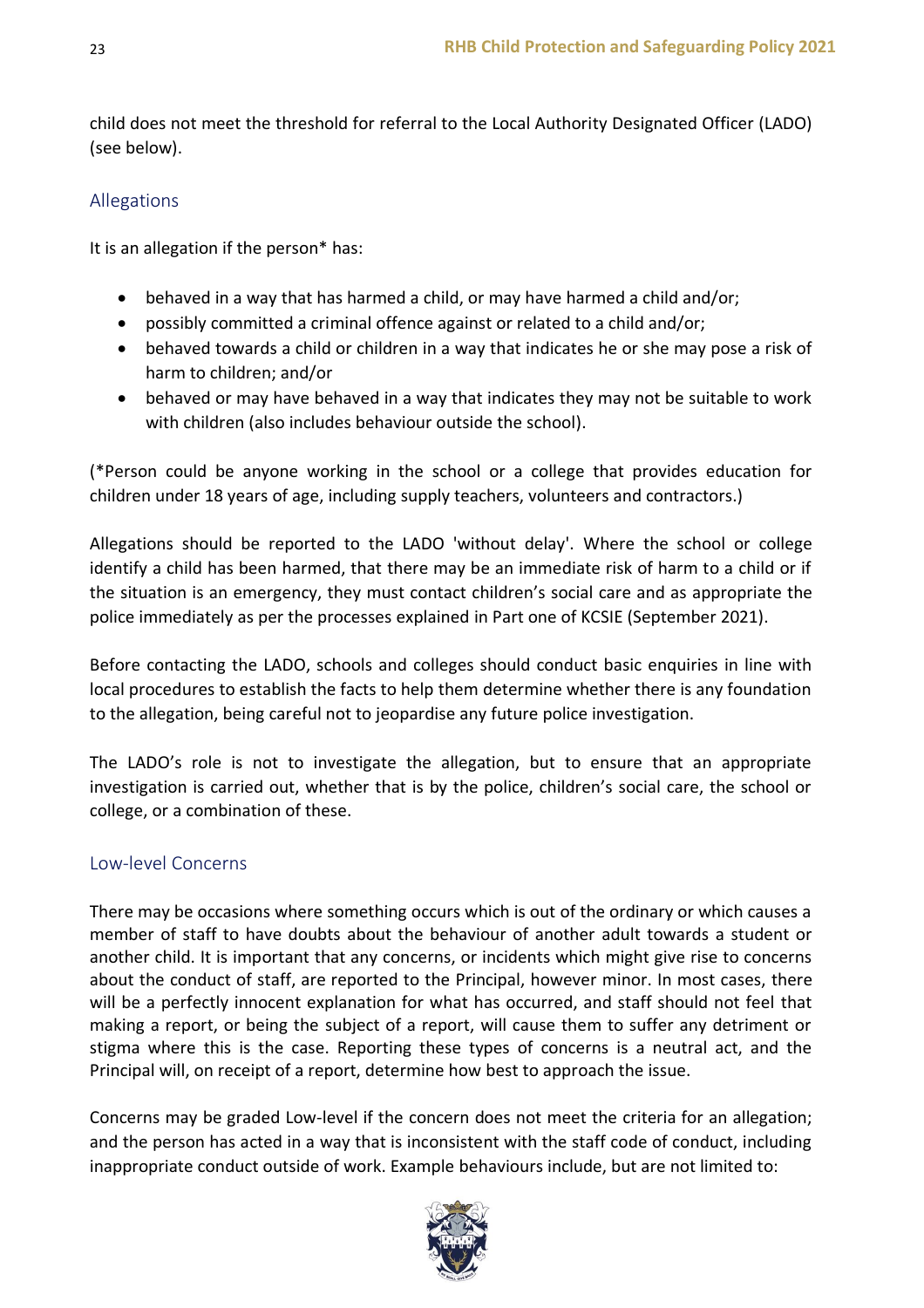- a. Any incident where she/he feels that her/his actions are behaviour towards a student may have been misinterpreted or may have given rise to a risk of misinterpretation;
- b. Any incident where she/he feels that another adult's actions or behaviour towards a student may have been misinterpreted or may have given rise to a risk of misinterpretation;
- c. Any use by an adult of sexually inappropriate language, references or jokes to a student;
- d. Email, messaging, use of social media sites or other communication between adults and students outside agreed protocols;
- e. Any unsupervised access to a student other than in the context of a planned one-to one lesson (this would include all one-to-one meetings or discussions, whether related to schoolwork, pastoral issues or other matters);
- f. Any incident of physical contact with a student when no-one else is present, including when administering first aid or medical treatment, and including physical demonstrations in one-to-one sports coaching, music lessons etc.;
- g. Any incident where a member of staff has been alone with a student or students in a vehicle where this has not been authorised in advance;
- h. Any contact with students outside school (other than trivial incidents e.g. passing a student in the street, or the supermarket or noticing that they are sitting, separately, in the same restaurant or cinema);
- i. If a student becomes aware of a staff member's home address, mobile or home phone number, or non-school email address;
- j. If a staff member becomes involved in a close or sexual relationship with a former student, regardless of the age of the student;
- k. The fact of, and explanation for, unsupervised access to a student on school trips;
- l. Non-trivial illnesses or accidents of students on school trips.

The process for reporting a concern of this nature about safeguarding is called 'Neutral Notification'. This is a procedure for self-reporting or reporting about the behaviour and action of others. Neutral Notification must be used by staff to record all events and/or situations which have the potential to be misconstrued or misinterpreted by others; or where they are at all concerned about the behaviour of an adult, not just where it is clear that a role or professional boundary has been broken. The purpose of neutral reporting is to protect both students and the staff working with them and allows a system for a simple record to be kept in case events are later referred to or any patterns emerge.

Low-level concerns should therefore be recorded on a **[neutral notification form](https://reddamhouse.sharepoint.com/:w:/s/EmployeePortal/EerGRBhoFSBHjYk3tirBZm8BYHqO7h6-G9ibkNG3SPcGMg)**, and should include:

• name\* of individual sharing their concerns

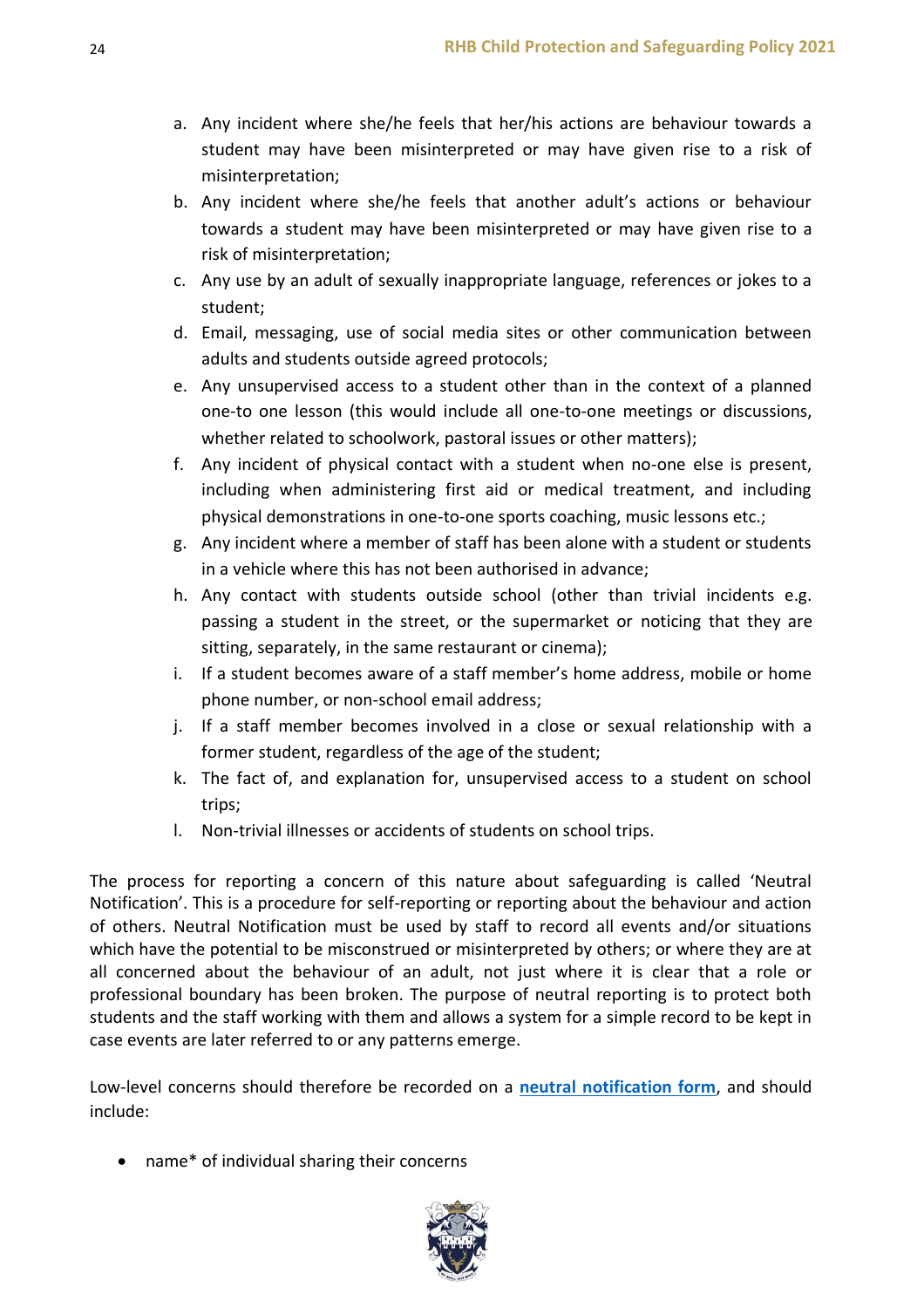- details of the concern
- context in which the concern arose
- action taken

(\* if the individual wishes to remain anonymous then that should be respected as far as reasonably possible)

The Neutral Notification system is intended to enable staff to self-report, as well as to make notifications about other staff members. It is accepted that there are occasions when school staff, as professionals, must make decisions to act in a way in order to protect the health and safety and welfare of their students. This may, in some cases, put the adult in a vulnerable position and cause the adult, with hindsight, to consider that on reflection they might not act in the same way in a similar situation. In this scenario, staff must make a Neutral Notification.

If the concern has been raised via a third party, the Principal should collect as much evidence as possible by speaking:

- directly to the person who raised the concern, unless it has been raised anonymously;
- to the individual involved and any witnesses.

Reports about supply staff and contractors should be notified to their employers, so any potential patterns of inappropriate behaviour can be identified.

The Principal will keep all Neutral Notifications centrally as part of a single record and obtain the advice of the Local Authority Designated Officer as necessary. They will be kept at least until the individual leaves our employment.

Records will be reviewed so that potential patterns of concerning, problematic or inappropriate behaviour can be identified.

If a concerning pattern of behaviour is identified and now meets the criteria for an allegation, then the matter should be referred to the LADO.

The records' review might identify that there are wider cultural issues within the school or college that enabled the behaviour to occur. This might mean that policies or processes could be revised or extra training delivered to minimise the risk of it happening again.

# <span id="page-24-0"></span>Relationships and Associations

Whilst Disqualification by Association only applies to those working in domestic settings, all staff should be aware that relationships and associations that they have in school and outside (including online) may have an implication for the safeguarding of children. Where this is the case, the member of staff must speak to the DSL or Principal.

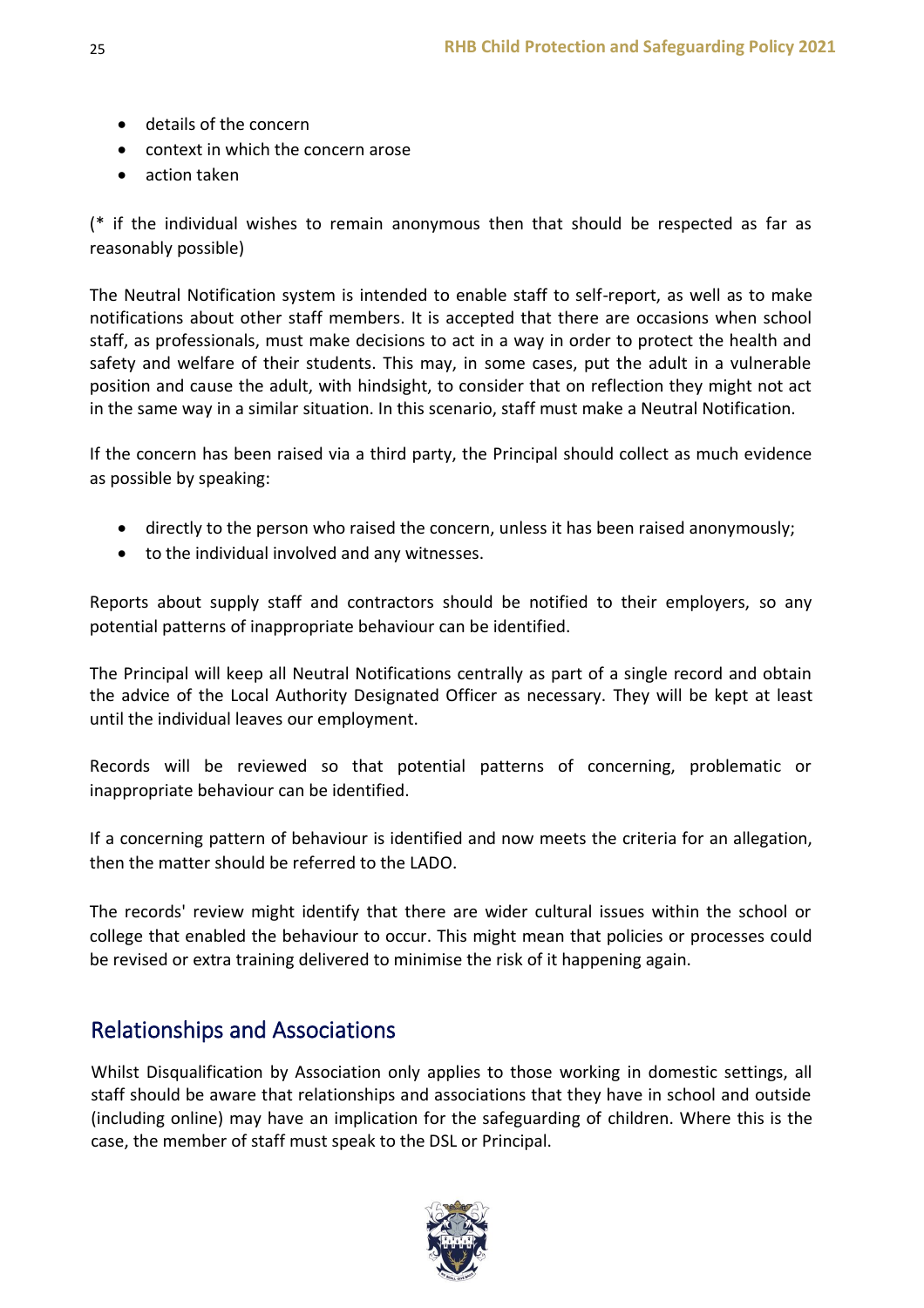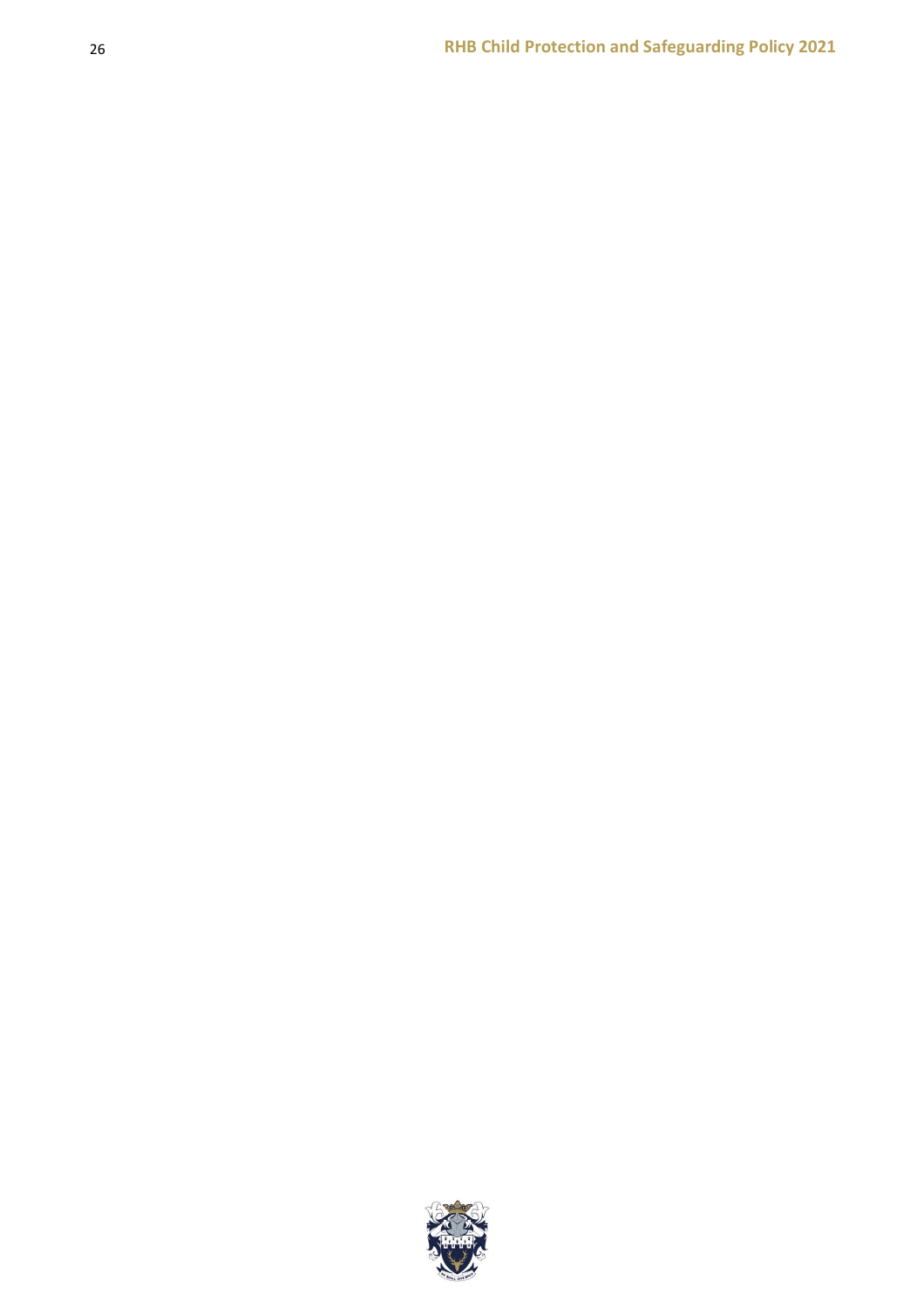# <span id="page-26-0"></span>Disqualification Under the Childcare Act 2006

Staff that work with children under 8 years old will have due regard to the Disqualification under the Child Care Act 2006 which applies to staff who work in a childcare capacity, whether paid, volunteer or are on work placements. Relevant staff are:

- Those working with early years (birth till 1st September following 5th birthday) at any time.
- Those working before or after school with those in later years (5 to 8 years old)

### <span id="page-26-1"></span>Before and After School Activities

Where any out of school hours activities are provided by other bodies or organisations (such as sports clubs) the school will ensure that these bodies have appropriate safeguarding and child protection policies and procedures, and that there are arrangements in place to link with the school on such matters.

### <span id="page-26-2"></span>Hiring of School Premises

Where any part of the school is hired out to an organisation, we will seek reassurance that, where the activities involve Under 18's, they have appropriate safeguarding and child protection policies and procedures, and that there are arrangements in place to link with the school on such matters. Such considerations will be made explicit in any contract or service level agreement with the bodies.

#### <span id="page-26-3"></span>Contracted Services

Where the school contracts with outside providers for specific services, we will ensure that these providers have appropriate safeguarding and child protection policies and procedures, and that there are arrangements in place to link with the school or Trust on such matters. Such considerations will be made explicit in any contract or service level agreement with the provider.

### <span id="page-26-4"></span>Children Missing Education

<span id="page-26-5"></span>Our approach to tackling this issue is covered in our Attendance Policy.

### Private Fostering

A private fostering arrangement is one that is made without the involvement of a local authority for the care of a child under the age of 16 (under 18, if disabled) by someone other than a parent or close relative with the intention that it should last for 28 days or more.

Private foster carers may be from the extended family, such as a cousin or great aunt. A grandparent, brother, sister, uncle or aunt or stepparent are **not** to be considered a private

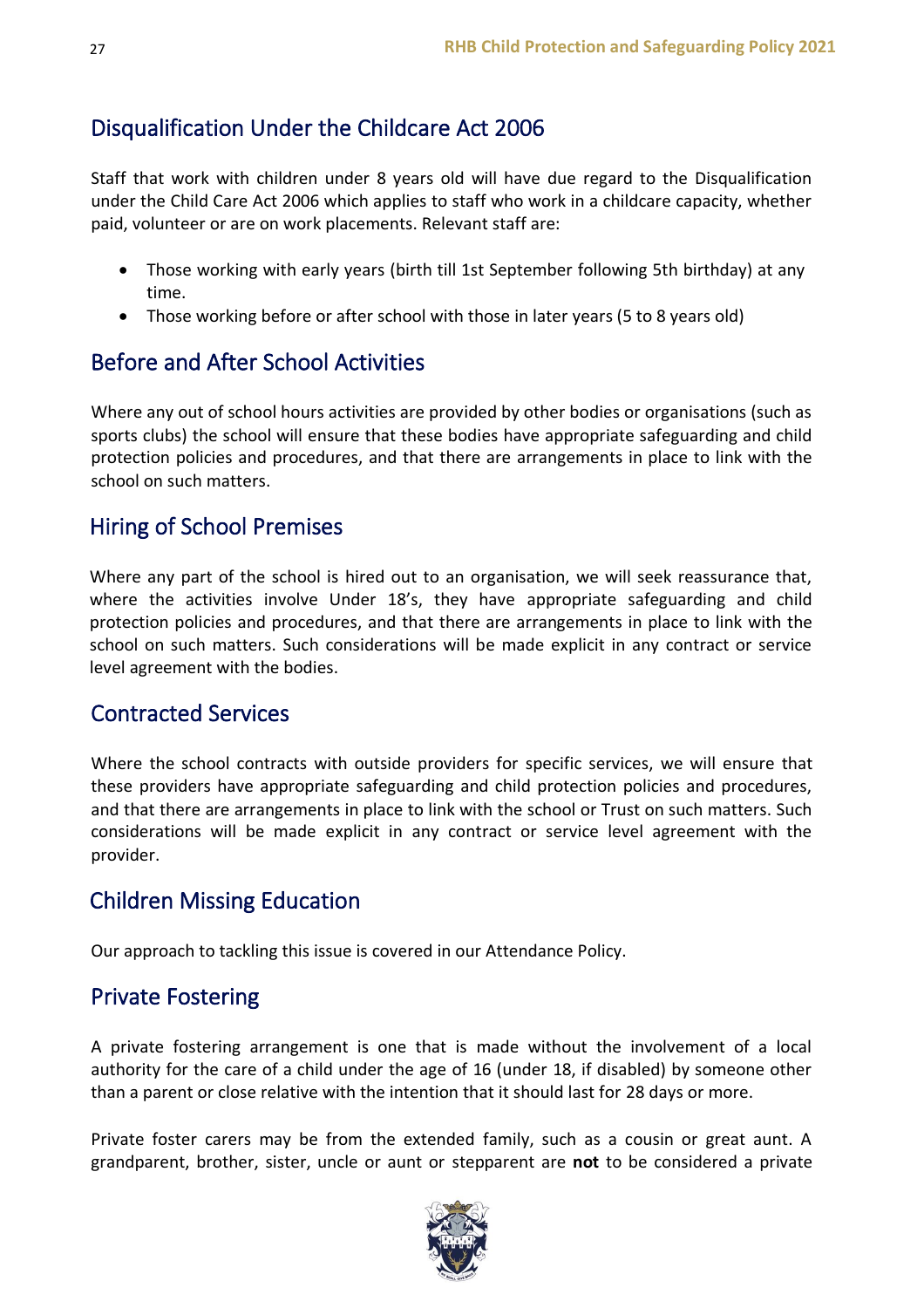foster carer. A private foster carer may be a friend of the family, the parent of a friend of the child, or someone previously unknown to the child's family who is willing to privately foster a child.

There is a mandatory duty on schools to inform the local authority of children in such an arrangement.

### <span id="page-27-0"></span>Looked after children

The school will work closely with the relevant local authority to ensure that the welfare of any child placed at the school and looked after in accordance with the Children Act 1989 will be afforded specific help and support. The school has appointed a liaison officer for this purpose. (please see contact information as set out above).

### <span id="page-27-1"></span>Management of Mobile Phones and Other Electronic Devices

When used at a time or in a way which is restricted, the mobile telephone or other electronic device will be a 'prohibited item' banned by the School rules, and subject to the normal rules on seizure, retention or destruction.

A student's device may also be confiscated by the school as a disciplinary sanction for misconduct by the student. In such cases, the device will be retained until it can be collected by the student and/or parent after a period agreed by the school, this may be up to the end of the current term.

Any use of any electronic device must comply with the School's Acceptable Use Agreement for ICT. Any unauthorised use of any electronic device will be in breach of the Acceptable Use Agreement.

### <span id="page-27-2"></span>Early Years Provision Safeguarding Arrangements

<span id="page-27-3"></span>DSL for the ELS

The practitioner designated to take lead responsibility for safeguarding children in the early years settings is Georgina Tait (Head of ELS).

The School will inform Ofsted of any significant event, which is likely to affect the suitability of any person who is in regular contact with children on the premises where childcare is provided. For example, where the School is satisfied that a person working in a relevant setting falls within one of the disqualification criteria. Any significant event must be notified to Ofsted as soon as reasonably practicable, but at the latest within 14 days of the date the School became aware (or ought reasonably to have become aware) of it.

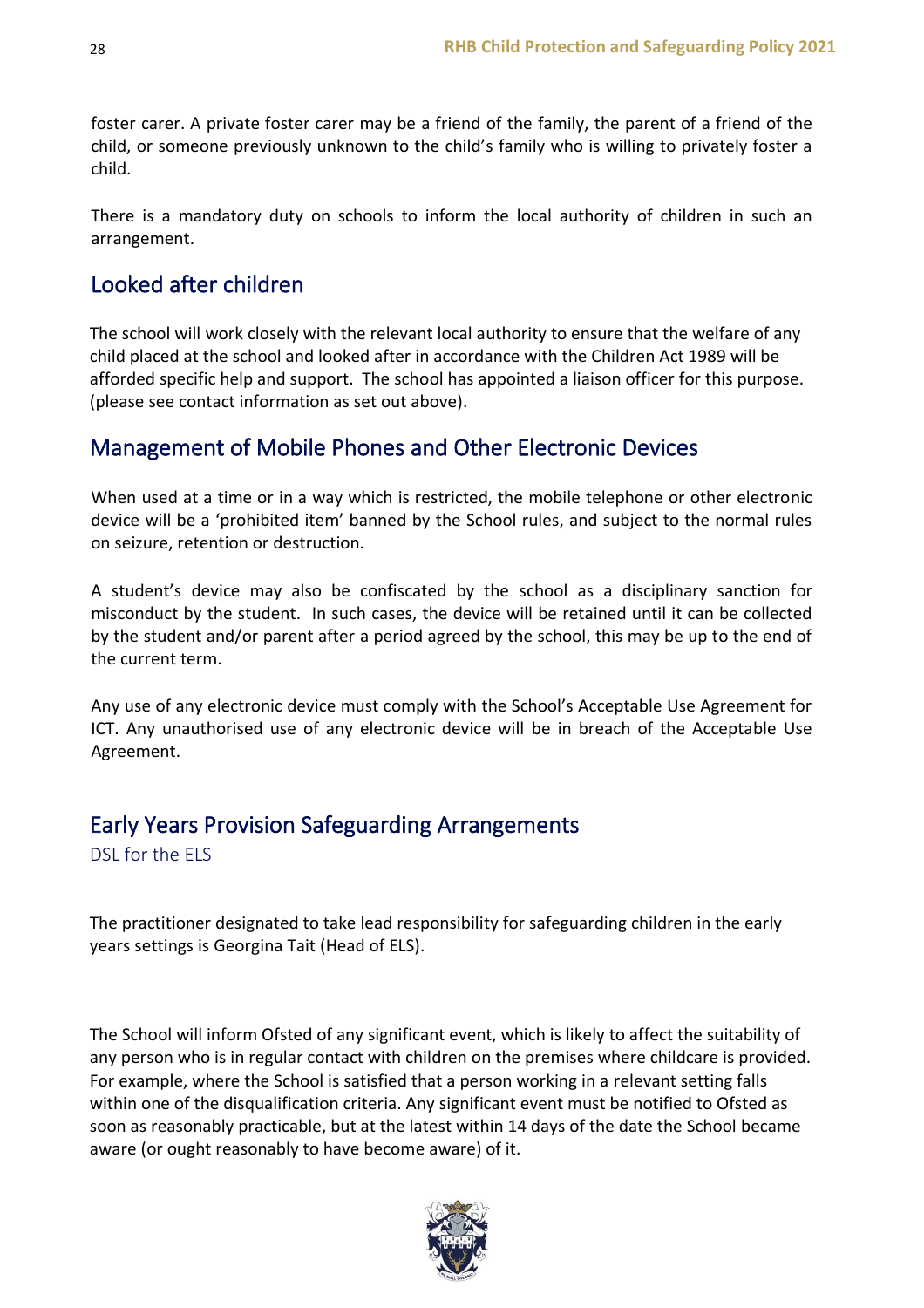Staff supervision arrangements are in place to ensure that staff have regular opportunities to share changes of circumstances and to offer an opportunity to discuss any areas of concern.

The School will notify Ofsted within 14 days of any allegations of serious harm or abuse by any person living, working or looking after children at the premises (whether the allegations relate to harm or abuse committed on the premises or elsewhere).

# <span id="page-28-0"></span>Boarding Safeguarding Arrangements

The practitioner designated to take lead responsibility for safeguarding our boarders is Andy Towse (Director of Boarding), in his absence Natalie Holsgrove-Jones or Lyndsey Towse would oversee members of the community.

All residential members of staff have enhanced DBS checks, along with any members of their families who live within the Boarding Houses and are not on the school roll. Staff follow a formal induction programme when they move in and also have signed agreements confirming their knowledge of the visitor policy and their responsibilities around any visitors to the campus and their own personal accommodation.

The Boarding Community follows all of the normal school processes for Safeguarding and boarders have access to an Independent Listener, who is also DBS checked but is available via a school owned number. Her details are: Dr Sarah Walden and she is contactable on 01182 2112313; there are a number of posters in the boarding houses advertising the chance to speak to her, along with other national services for young people.

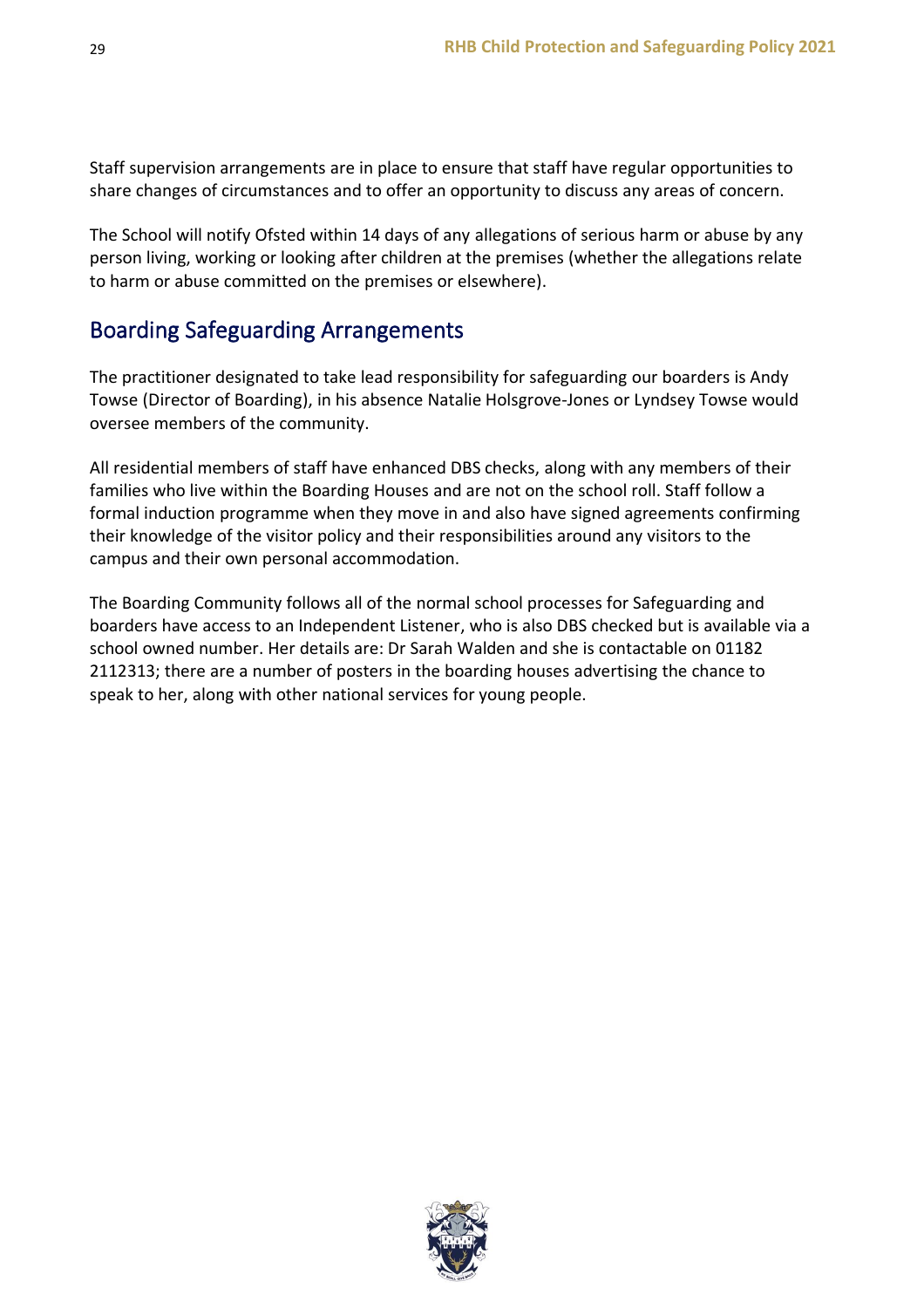# <span id="page-29-0"></span>Appendix 1: Appropriate Behaviour and Professional Boundaries

- Always abide by the Staff Code of Conduct and model professional standards representing the school directly or indirectly.
- 1:1 meetings with students should be in a room with visual access to others
- Keep doors open, at least slightly, when meeting with a student alone
- Do not have out of school relationships with students (Facebook, texting, emailing). Contacting a student via social media, email, texting or private messaging is prohibited.
- Make sure you have read and signed the Acceptable Use Policy and that you have read and signed for Part 1 of the most up to date Keeping Children Safe in Education (2021)
- Ensure your privacy settings are high on Facebook get someone to check if you're not sure.
- Do not give students a lift home. Students may only be transported with two members of staff and where the driver is insured for Business Use.
- Do not use student toilets
- Talk to your line manager if ever you feel something you said or did could have been misconstrued.
- Always fill in Neutral Notification forms where you are party to or observe a situation which leaves a 'nagging doubt'
- If a student is missing from your lesson and has previously been in school reception it MUST be notified immediately.
- All visitors to school must sign in at reception. No-one should be alone with students unless they have undergone a DBS check and local safeguarding training. Those authorised on site during the school day can be identified through their school uniform, their lanyard or their badge.
- Do not physically block or prevent students from passing through corridors/doorways
- Staff and visitors are always all expected to wear lanyards on site
- Staff should challenge any adult on site that they don't recognise
- It is not illegal for members of staff to touch a student. In addition to being able to use reasonable force, in the course of normal day to day activities and in proper and necessary circumstances, for example when comforting, congratulating or praising a

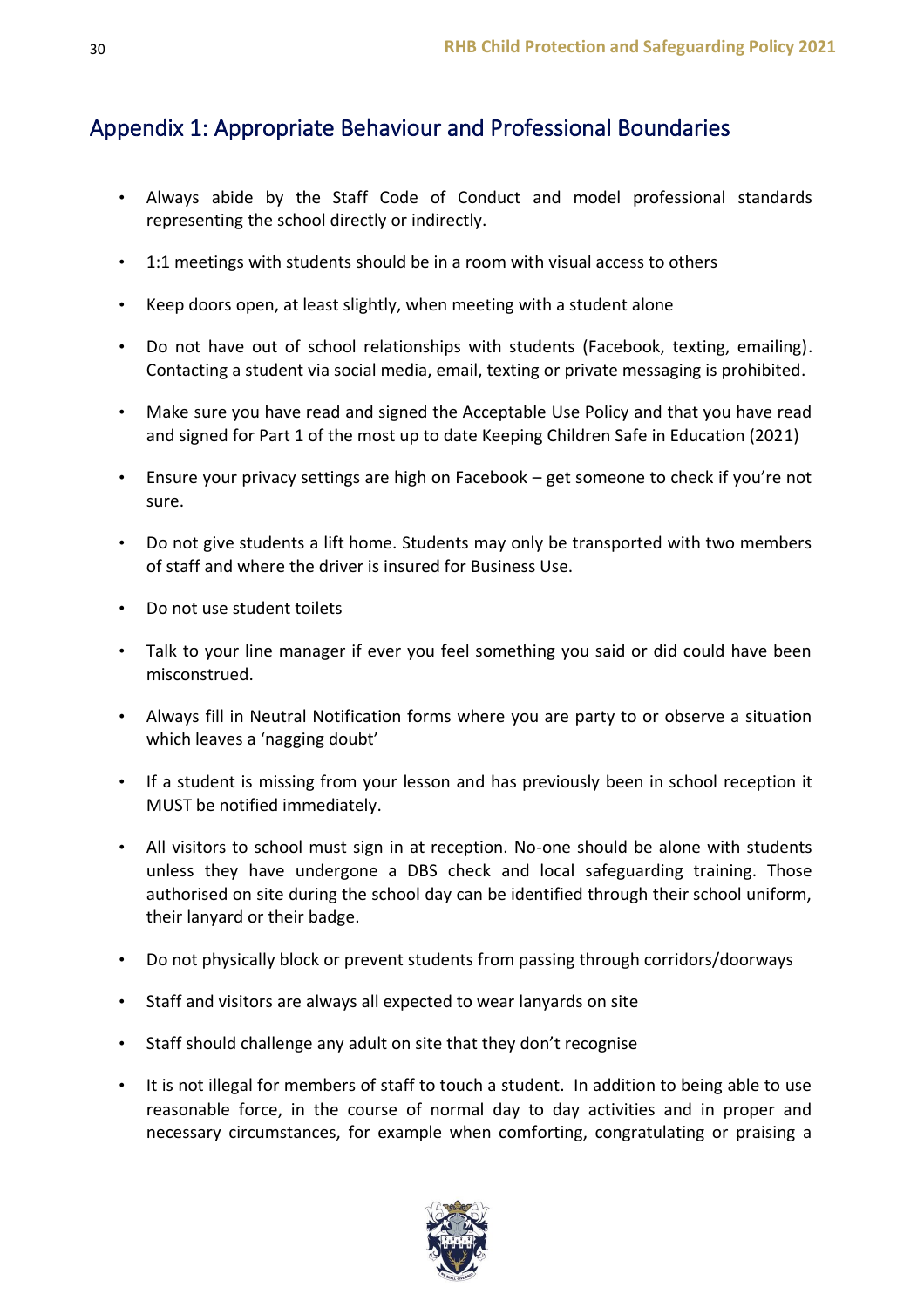student, or demonstrating techniques in music or physical education, it may be appropriate for staff to touch a student.

#### <span id="page-30-0"></span>Appendix 2: Types of Abuse and Neglect

There are four kinds of abuse and neglect: Physical Abuse, Emotional Abuse, Neglect and Sexual Abuse.

All staff should be aware that abuse, neglect and safeguarding issues are rarely standalone events that can be covered by one definition or label. In most cases, multiple issues will overlap with one another.

**Abuse**: a form of maltreatment of a child. Somebody may abuse or neglect a child by inflicting harm or by failing to act to prevent harm. Children may be abused in a family or in an institutional or community setting by those known to them or, more rarely, by others. Abuse can take place wholly online, or technology may be used to facilitate offline abuse. Children may be abused by an adult or adults or by another child or children.

**Physical abuse**: a form of abuse which may involve hitting, shaking, throwing, poisoning, burning or scalding, drowning, suffocating or otherwise causing physical harm to a child. Physical harm may also be caused when a parent or carer fabricates the symptoms of, or deliberately induces, illness in a child.

**Emotional abuse**: the persistent emotional maltreatment of a child such as to cause severe and adverse effects on the child's emotional development. It may involve conveying to a child that they are worthless or unloved, inadequate, or valued only insofar as they meet the needs of another person. It may include not giving the child opportunities to express their views, deliberately silencing them or 'making fun' of what they say or how they communicate. It may feature age or developmentally inappropriate expectations being imposed on children. These may include interactions that are beyond a child's developmental capability as well as overprotection and limitation of exploration and learning or preventing the child from participating in normal social interaction. It may involve seeing or hearing the ill-treatment of another. It may involve serious bullying (including cyberbullying), causing children frequently to feel frightened or in danger, or the exploitation or corruption of children. Some level of emotional abuse is involved in all types of maltreatment of a child, although it may occur alone.

**Sexual abuse**: involves forcing or enticing a child or young person to take part in sexual activities, not necessarily involving violence, whether or not the child is aware of what is happening. The activities may involve physical contact, including assault by penetration (for example rape or oral sex) or non-penetrative acts such as masturbation, kissing, rubbing, and touching outside of clothing. They may also include non-contact activities, such as involving children in looking at, or in the production of, sexual images, watching sexual activities, encouraging children to behave in sexually inappropriate ways, or grooming a child in preparation for abuse. Sexual abuse can take place online, and technology can be used to facilitate offline abuse. Sexual abuse is not solely perpetrated by adult males. Women can also

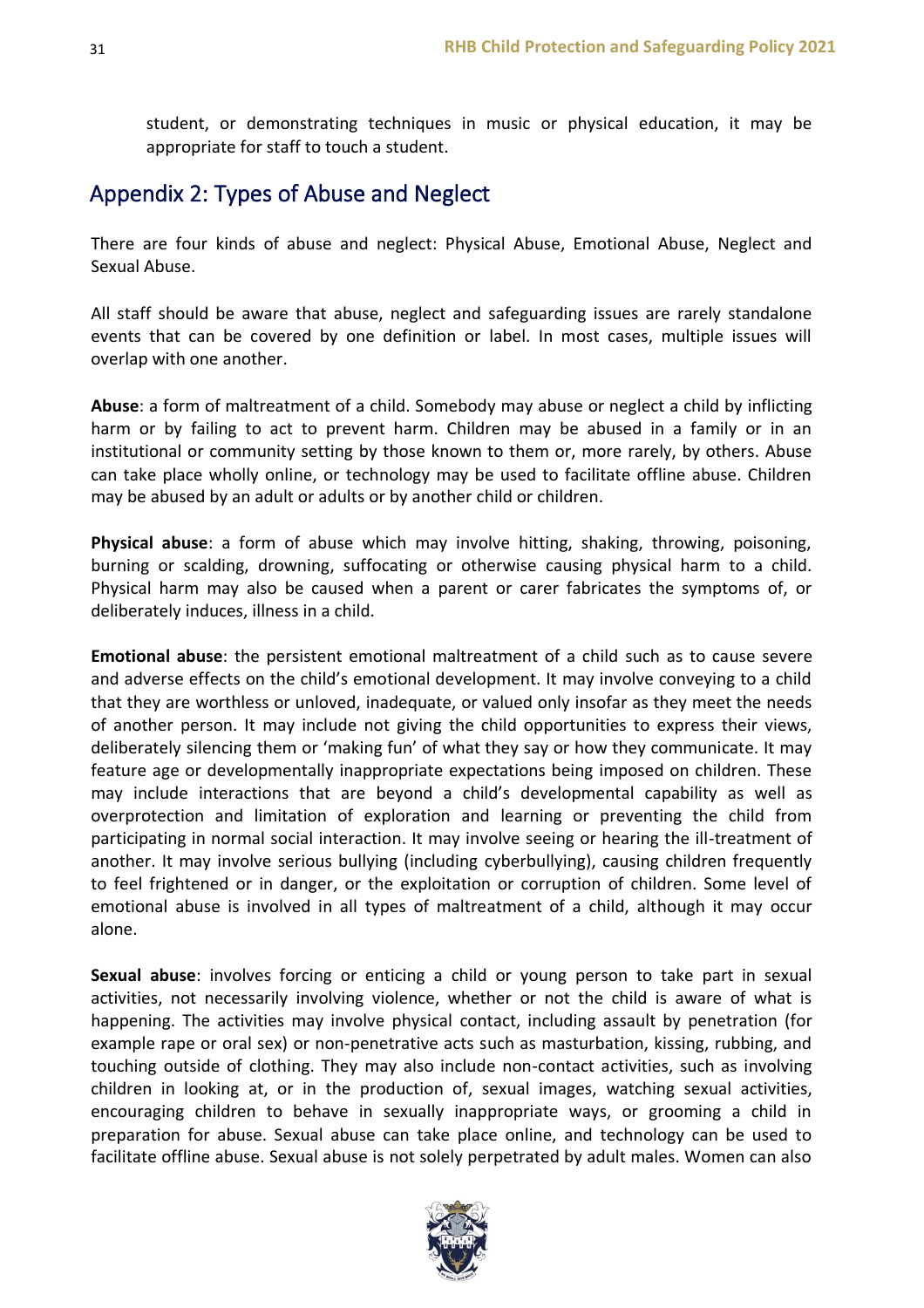commit acts of sexual abuse, as can other children. The sexual abuse of children by other children is a specific safeguarding issue (also known as peer-on-peer abuse) in education and all staff should be aware of it and of their school or colleges policy and procedures for dealing with it.

**Neglect**: the persistent failure to meet a child's basic physical and/or psychological needs, likely to result in the serious impairment of the child's health or development. Neglect may occur during pregnancy, for example, as a result of maternal substance abuse. Once a child is born, neglect may involve a parent or carer failing to: provide adequate food, clothing and shelter (including exclusion from home or abandonment); protect a child from physical and emotional harm or danger; ensure adequate supervision (including the use of inadequate caregivers); or ensure access to appropriate medical care or treatment. It may also include neglect of, or unresponsiveness to, a child's basic emotional needs.

### <span id="page-31-0"></span>Appendix 3: Child Protection Information

#### Child Sexual Exploitation (CSE) and Child Criminal Exploitation (CCE)

Both CSE and CCE are forms of abuse that occur where an individual or group takes advantage of an imbalance in power to coerce, manipulate or deceive a child into taking part in sexual or criminal activity, in exchange for something the victim needs or wants, and/or for the financial advantage or increased status of the perpetrator or facilitator and/or through violence or the threat of violence. CSE and CCE can affect children, both male and female and can include children who have been moved (commonly referred to as trafficking) for the purpose of exploitation.

#### CSE – Child Sexual Exploitation

CSE is a form of child sexual abuse. Sexual abuse may involve physical contact, including assault by penetration (for example, rape or oral sex) or nonpenetrative acts such as masturbation, kissing, rubbing, and touching outside clothing. It may include non-contact activities, such as involving children in the production of sexual images, forcing children to look at sexual images or watch sexual activities, encouraging children to behave in sexually inappropriate ways or grooming a child in preparation for abuse including via the internet.

CSE can occur over time or be a one-off occurrence, and may happen without the child's immediate knowledge e.g. through others sharing videos or images of them on social media.

CSE can affect any child, who has been coerced into engaging in sexual activities. This includes 16- and 17-year-olds who can legally consent to have sex. Some children may not realise they are being exploited e.g. they believe they are in a genuine romantic relationship.

Staff training and information is disseminated through our Child Protection Training and in updates.

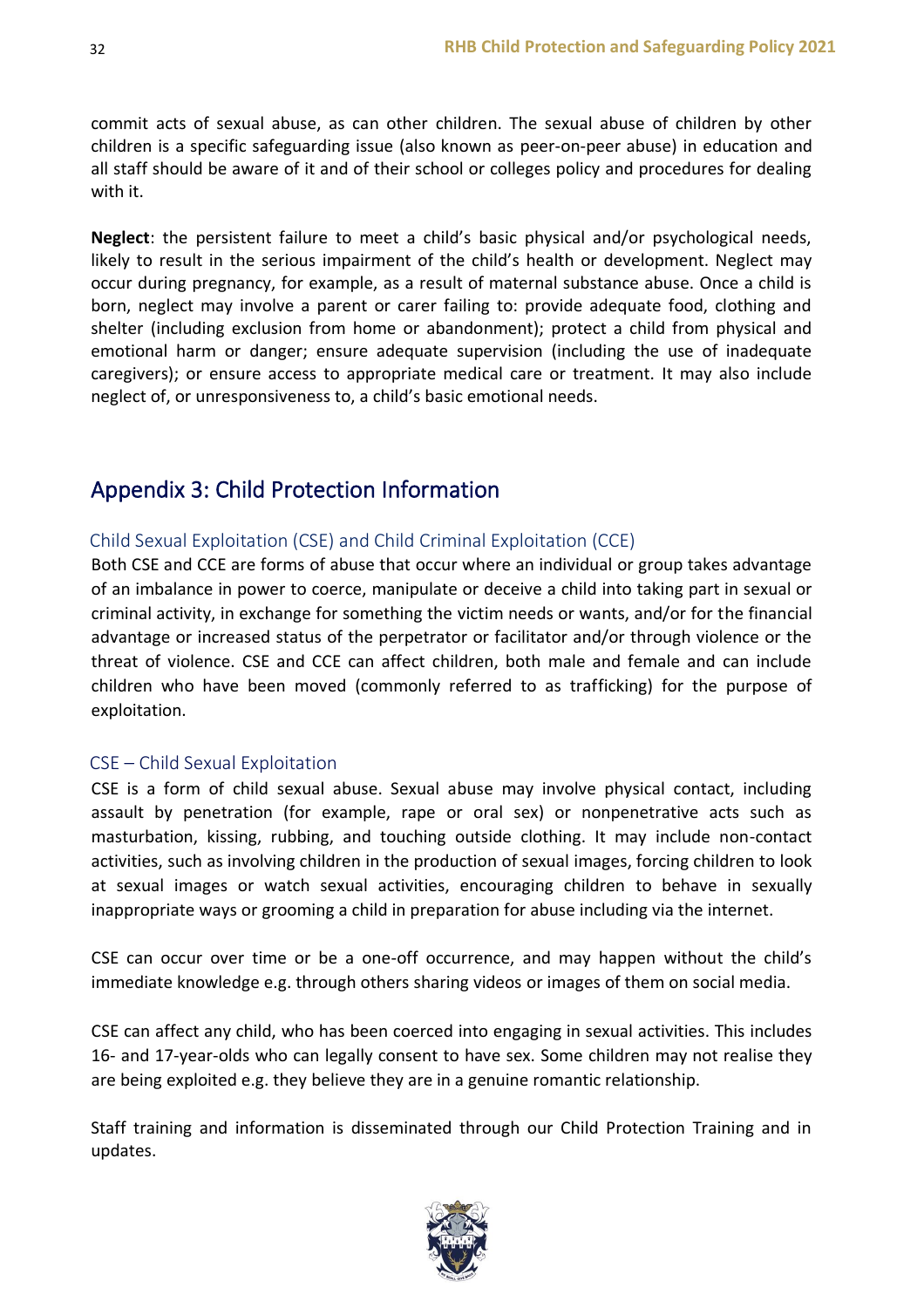Students learn about this through tutorial programme, assemblies and visiting speakers and in curriculum time. They learn about keeping themselves safe and what to do if they have a concern.

Actions are:

- Staff and students raise any concerns they may have with the school's DSL.
- Cases or suspected cases of CSE are reported to the police and social services.

#### <span id="page-32-0"></span>CCE – Child Criminal Exploitation (including County Lines)

Some specific forms of CCE can include children being forced or manipulated into transporting drugs or money through county lines, working in cannabis factories, shoplifting or pickpocketing. They can also be forced or manipulated into committing vehicle crime or threatening/committing serious violence to others.

Several risk factors increase the likelihood of involvement in serious violence, such as being male, having been frequently absent or permanently excluded from school, having experienced child maltreatment and having been involved in offending, such as theft or robbery.

Children can become trapped by this type of exploitation as perpetrators can threaten victims (and their families) with violence or entrap and coerce them into debt. They may be coerced into carrying weapons such as knives or begin to carry a knife for a sense of protection from harm from others. As children involved in criminal exploitation often commit crimes themselves, their vulnerability as victims is not always recognised by adults and professionals, (particularly older children), and they are not treated as victims despite the harm they have experienced. They may still have been criminally exploited even if the activity appears to be something they have agreed or consented to.

It is important to note that the experience of girls who are criminally exploited can be very different to that of boys. The indicators may not be the same, however professionals should be aware that girls are at risk of criminal exploitation too. It is also important to note that both boys and girls being criminally exploited may be at higher risk of sexual exploitation.

County lines is a term used to describe gangs and organised criminal networks involved in exporting illegal drugs into one or more importing areas within the UK, using dedicated mobile phone lines or other form of "deal line". They are likely to exploit children and vulnerable adults to move and store the drugs and money and they will often use coercion, intimidation, violence (including sexual violence) and weapons. County lines activity and the associated violence, drug dealing, and exploitation has a devastating impact on young people, vulnerable adults and local communities.

Actions are:

• Assemblies delivered to explain the dangers of becoming involved in County Lines type activity.

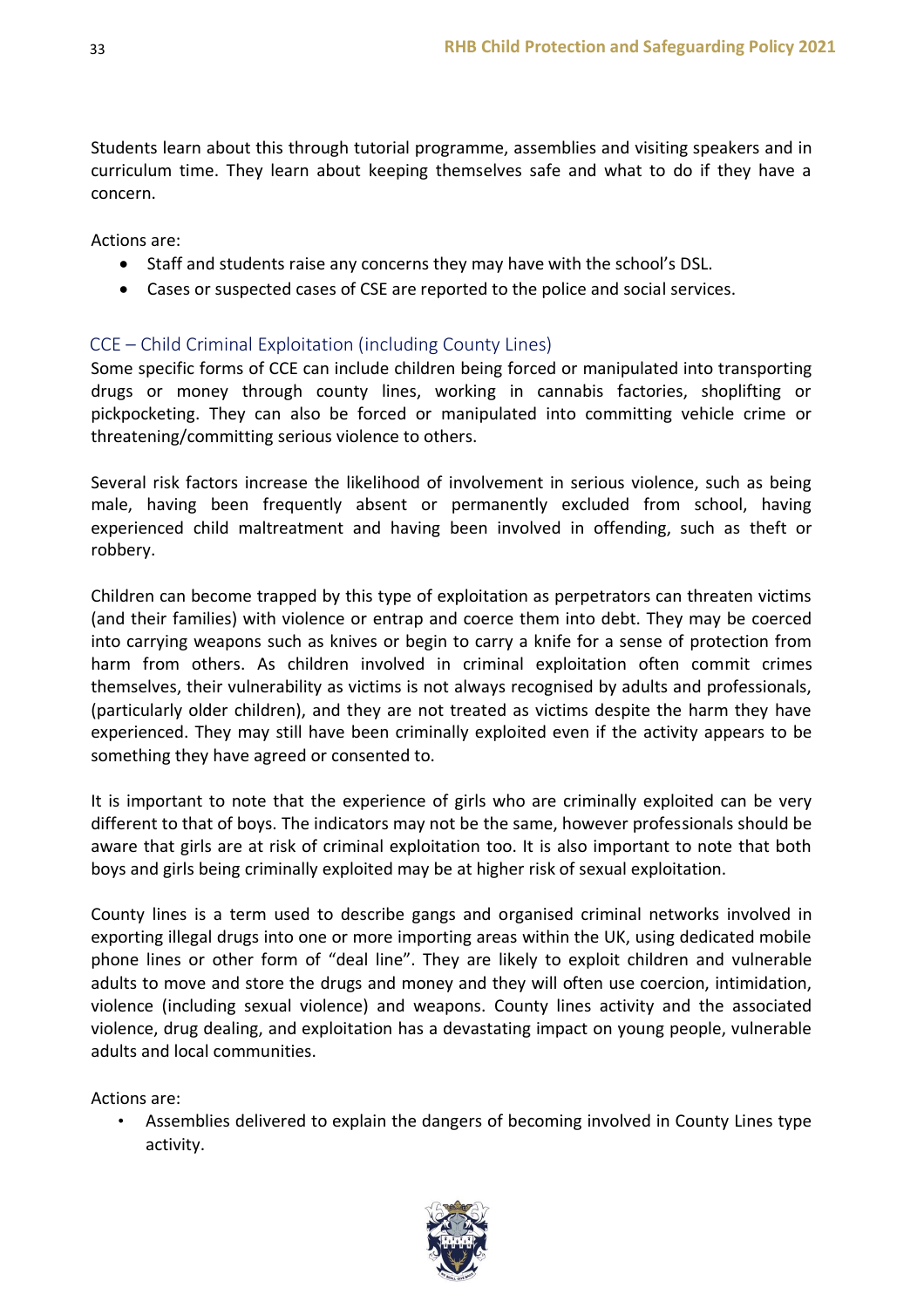- School works with local police force and other agencies.
- Staff raise concerns with the school's DSL.

#### Potential Indicators of CCE and involvement in County Lines

- Acquisition of money, clothes, mobile phones etc without plausible explanation;
- Gang-association and/or isolation from peers/social networks;
- Exclusion or unexplained absences from school, college or work;
- Leaving home/care without explanation and persistently going missing or returning late;
- Excessive receipt of texts/phone calls;
- Returning home under the influence of drugs/alcohol;
- Inappropriate sexualised behaviour for age/sexually transmitted infections;
- Evidence of/suspicions of physical or sexual assault;
- Relationships with controlling or significantly older individuals or groups;
- Multiple callers (unknown adults or peers);
- Frequenting areas known for sex work;
- Concerning use of internet or other social media;
- Increasing secretiveness around behaviours; and
- Self-harm or significant changes in emotional well-being.

#### <span id="page-33-0"></span>Domestic Abuse

In April 2021, the Domestic Abuse Act 2021 received Royal Assent and introduced a statutory definition for the first time.

#### Definition

The Domestic Abuse Act 2021 (Part 1) defines domestic abuse as any of the following behaviours, either as a pattern of behaviour, or as a single incident, between two people over the age of 16, who are 'personally connected' to each other:

(a) physical or sexual abuse;

(b) violent or threatening behaviour;

(c) controlling or coercive behaviour;

(d) economic abuse (adverse effect of the victim to acquire, use or maintain money or other property; or obtain goods or services); and

(e) psychological, emotional or other abuse.

People are 'personally connected' when they are or have been married to each other or civil partners; or have agreed to marry or become civil partners. If the two people have been in an intimate relationship with each other, have shared parental responsibility for the same child, or they are relatives.

The definition of Domestic Abuse applies to children if they see or hear, or experience the effects of, the abuse; and they are related to the abusive person.

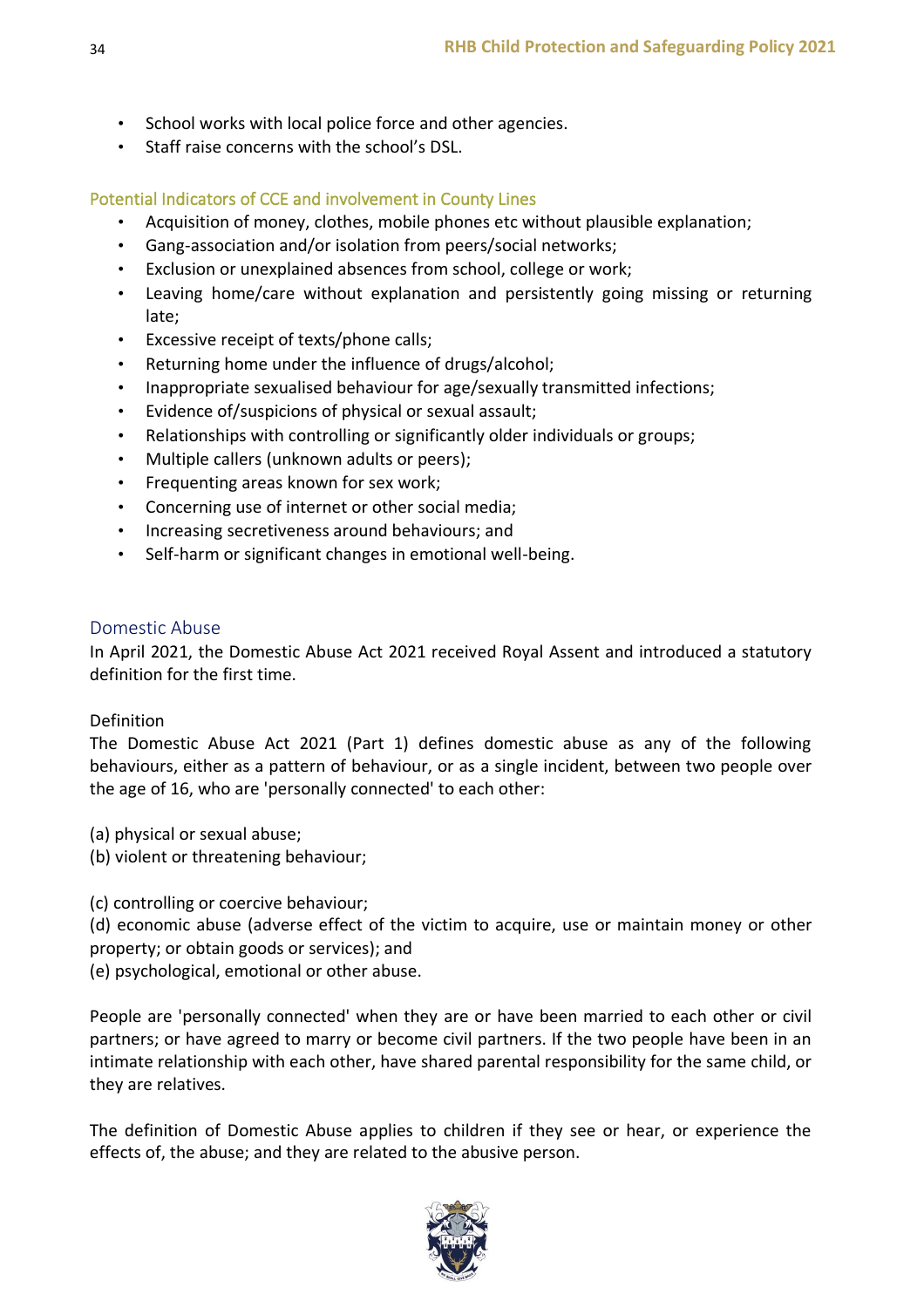(The definition can be found here: [https://www.legislation.gov.uk/ukpga/2021/17/part/1/enacted\)](https://www.legislation.gov.uk/ukpga/2021/17/part/1/enacted)

Types of domestic abuse include intimate partner violence, abuse by family members, teenage relationship abuse and child/adolescent to parent violence and abuse. Anyone can be a victim of domestic abuse, regardless of sexual identity, age, ethnicity, socio-economic status, sexuality or background and domestic abuse can take place inside or outside of the home.

Reddam House School is part of **Operation Encompass**. The Op Encompass process produces and sends each school a notification if one of their pupils is recorded as witnessing a domestic incident by the police each morning. The purpose of these notifications is to alert you that a pupil may need additional welfare support if witnessing Domestic Abuse has had an adverse impact on them. If significant concerns are identified, existing safeguarding procedures will be followed.

The National Domestic Abuse helpline can be called free of charge and in confidence, 24 hours a day on 0808 2000 247.

#### FII – Fabricated/Induced Illness

Fabricated or induced illness (FII) is a rare form of child abuse. It occurs when a parent or carer, exaggerates or deliberately causes symptoms of illness in the child. In fabricated or induced illness, the parent may present the child as ill when they are healthy, deliberately induce symptoms of illness, manipulate test results, or exaggerate or lie about symptoms. Some of the indicators of fabricated or induced illness, include:

- the medical history doesn't make sense
- treatment is ineffective
- the symptoms disappear when the carer isn't around, and
- they can be seen repeatedly by different professionals looking for different things.

In all cases, the child's normal life is restricted. Cases of fabricated or induced illness are very complex. Where fabricated and induced illness is suspected, referrals should be made without alerting the child's carer.

Staff training and information is disseminated through our Child Protection Training and in updates.

Actions are:

- Staff and students raise any concerns they may have with the school's DSL.
- Cases or suspected cases of FII are reported to social services.

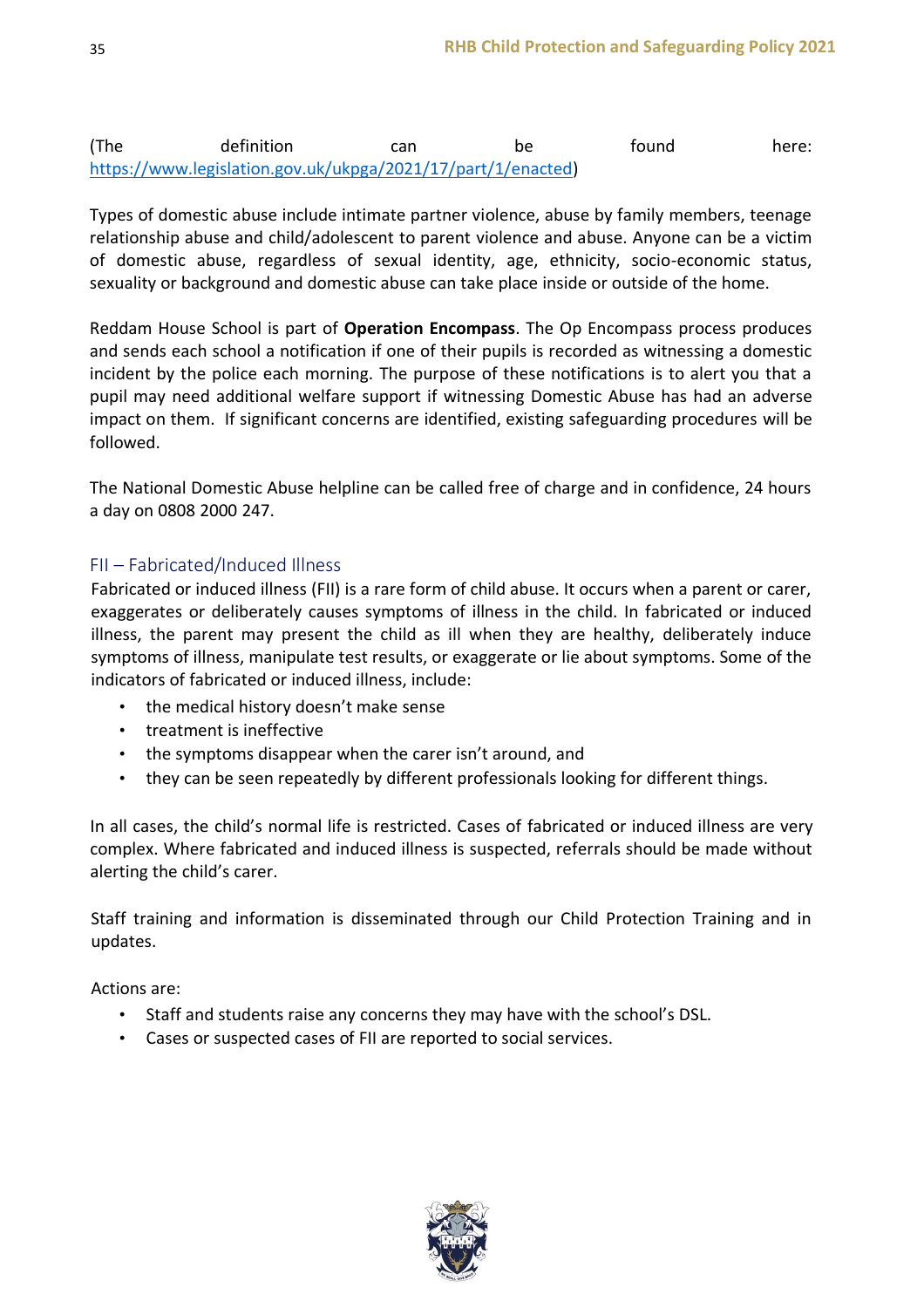#### <span id="page-35-0"></span>FGM – Female Genital Mutilation

Female genital mutilation (sometimes referred to as female circumcision) refers to procedures that intentionally alter or cause injury to the female genital organs for nonmedical reasons. **The practice is illegal in the UK.**

It has been estimated that over 20,000 girls under the age of 15 are at risk of female genital mutilation (FGM) in the UK each year, and that 66,000 women in the UK are living with the consequences of FGM. However, the true extent is unknown, due to the "hidden" nature of the crime. FGM is prevalent in Africa, the Middle East and Asia. In the UK, FGM tends to occur in areas with larger populations of communities who practise FGM, such as first-generation immigrants, refugees and asylum seekers. These areas include London, Cardiff, Manchester, Sheffield, Northampton, Birmingham, Oxford, Crawley, Reading, Slough and Milton Keynes.

Staff training and information is disseminated through our Child Protection Training and in updates.

Students learn about this through assembly and our PSHE/SMSC programme.

Actions are:

- Staff and students raise any concerns they may have with the school's DSL.
- Cases or suspected cases of FGM are reported to the police and social services.
- Where a case of FGM is identified in a girl under the age of 18, teachers are legally required to make a report to the police under the FGM mandatory reporting duty.
- The school monitors all leaves of absence.

#### <span id="page-35-1"></span>Online Safety

Protecting young people properly means thinking beyond the traditional school environment. Issues that students may encounter on the internet will vary depending on their age and online activities. Our A2B and Computing lessons ensure that students understand how to recognise the risks and protect themselves against them. We have grouped potential online risks into 4 categories:

#### **Conduct: children may be at risk because of their own behaviour, for example, by sharing too much information**

Children need to be aware of the impact that their online activity can have on both themselves and other people, and the digital footprint that they create on the internet. It's easy to feel anonymous online and it's important that children are aware of who is able to view, and potentially share, the information that they may have posted. When using the internet, it's important to keep personal information safe and not share it with strangers. Children need to know the importance of reporting inappropriate conversations, messages, images and behaviours and how this can be done.

#### **Content: age-inappropriate or unreliable content can be available to children**

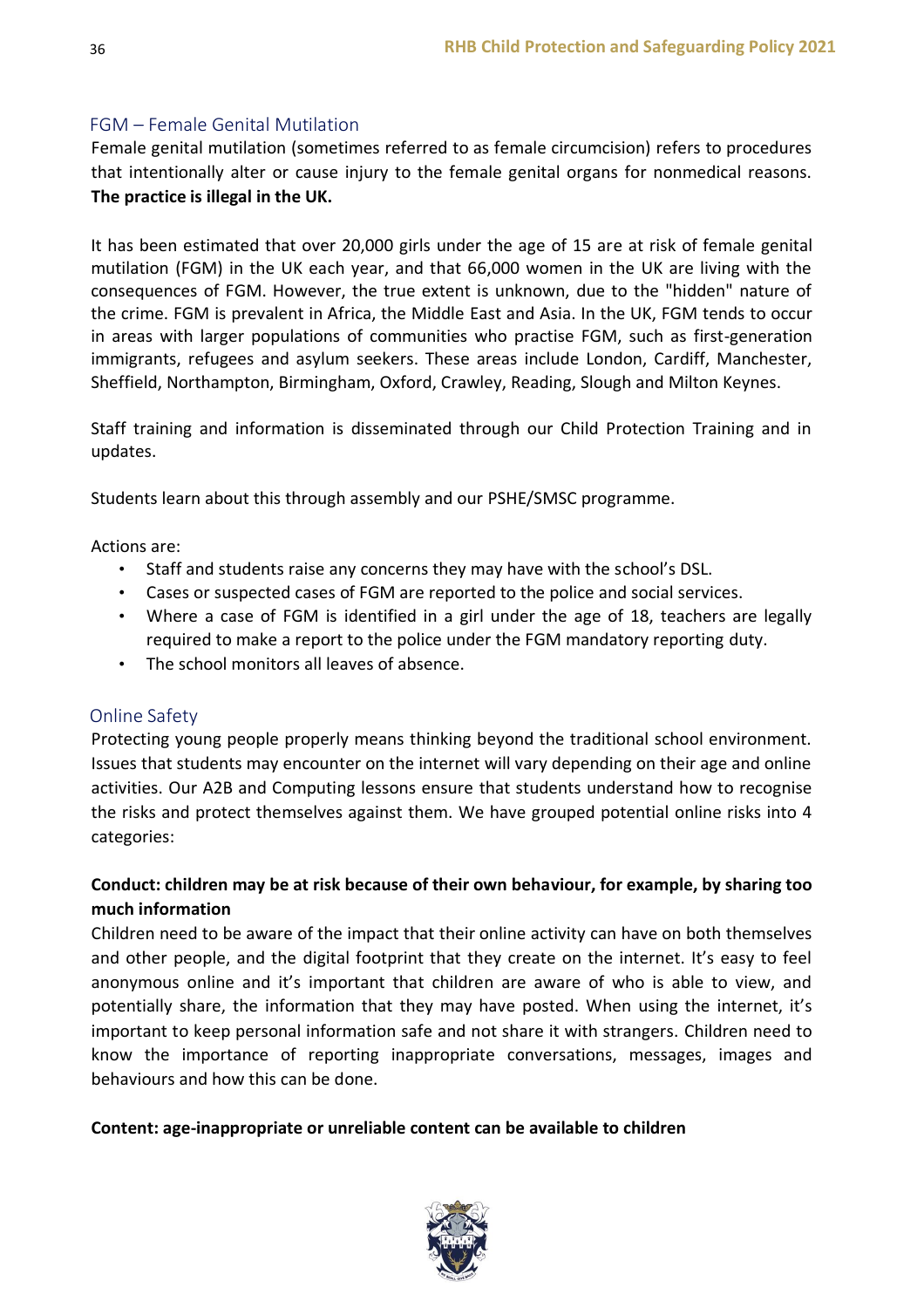Some online content is not suitable for children and may be hurtful or harmful. This is true for content accessed and viewed via social networks, online games, blogs and websites. It's important for children to consider the reliability of online material and be aware that it might not be true or written with a bias. There can be legal consequences for using or downloading copyrighted content, without seeking the author's permission.

#### **Contact: children can be contacted by bullies or people who groom or seek to abuse them**

It is important for children to realise that new friends made online may not be who they say they are and that once a friend is added to an online account, you may be sharing your personal information with them. Regularly reviewing friends lists and removing unwanted contacts is a useful step for them. Privacy settings online may also allow children to customise the information that each friend is able to access. If there are concerns that a child is, or has been, the subject of inappropriate sexual contact or approach by another person, it's vital that children know that it must be reported to the police via the Child Exploitation and Online Protection Centre (www.ceop.police.uk). If a child is the victim of cyberbullying, this can also be reported online and offline. Children should be encouraged to tell a trusted adult straight away if someone is bullying them or making them feel uncomfortable, or if one of their friends is being bullied online.

#### **Commercialism: young people can be unaware of hidden costs and advertising in apps, games and websites**

Young people's privacy and enjoyment online can sometimes be affected by advertising and marketing schemes, which can also mean inadvertently spending money online, for example within applications. Children should be encouraged to keep their personal information private, learn how to block both pop ups and spam emails, turn off in-app purchasing on devices where possible, and use a family email address when filling in online forms.

Actions are:

- Staff and students are all asked to sign acceptable use policies.
- Staff have regular updated safeguarding training, including online safety.
- Parents are educated weekly about online safety in the newsletter.
- The IT network has appropriate security settings in place which are checked annually.
- SLT carry out an annual review of the school's approach to online safety, supported by an annual risk assessment that considers and reflects the risks students' face. A free online safety self-review tool for schools can be found via the [360 safe website.](https://360safe.org.uk/)
- The school has monitoring software which is used to check activity on the network.
- Cyber-safety is taught through Computing and Aspire to Be lessons (PSHE)
- Staff and students raise any concerns they may have with the school's DSL who in turn will seek advice from outside agencies should the need arise.
- Cases or suspected cases of grooming and/or online abuse are reported to the police and social services.

Reddam House has clear policies on the use of mobile and smart technology (E-Safety Policy and Social Media Policy). When students use the school's network to access the internet, they

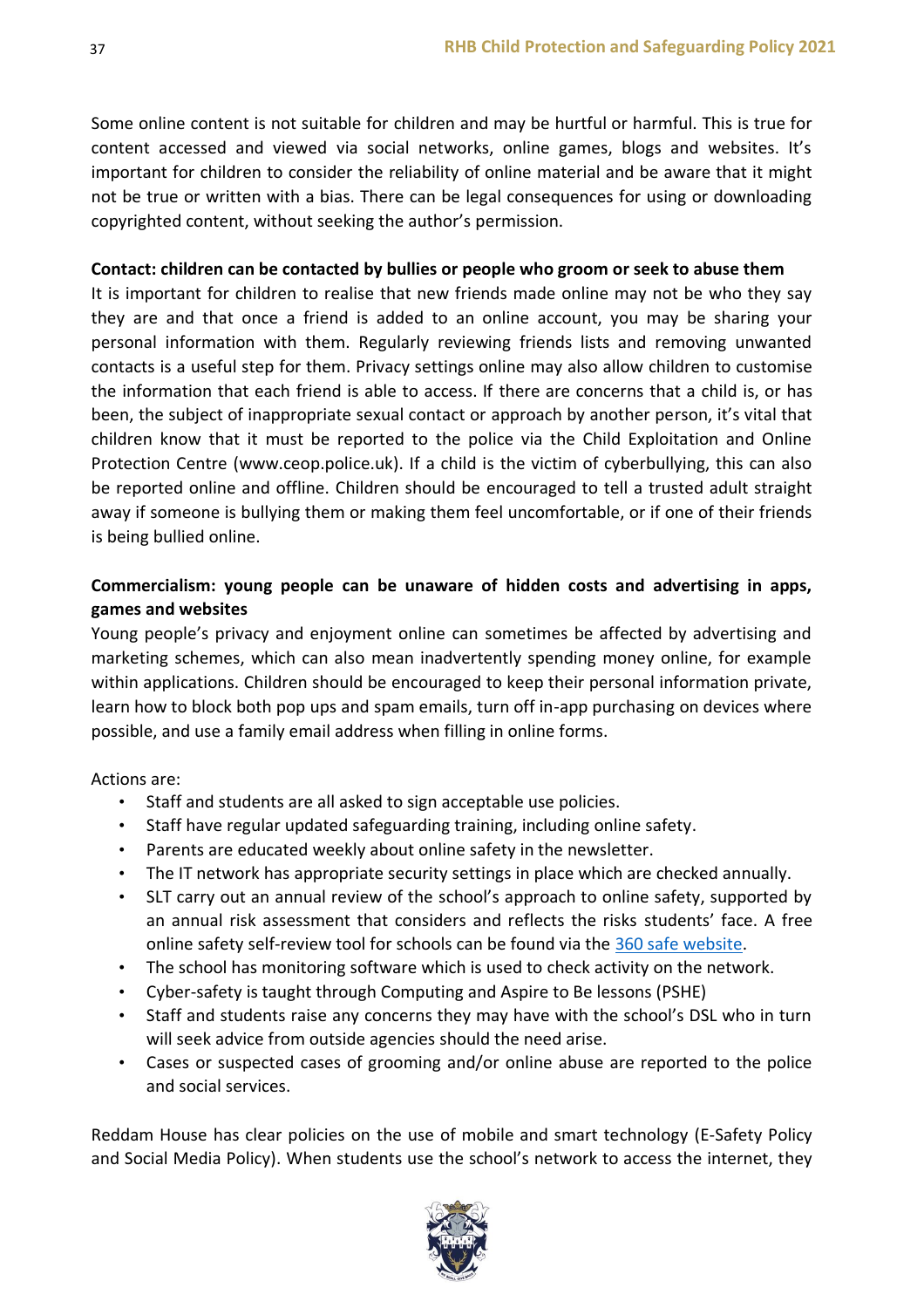are protected from inappropriate content by our filtering and monitoring systems. However, many pupils are able to access the internet using their own data plan. This access means some children, whilst at school, could sexually harass their peers via their mobile and smart technology, share indecent images: consensually and non-consensually (often via large chat groups), and view and share pornography and other harmful content. To minimise inappropriate use in school, in addition to the actions above, we do not allow the use of mobile phones during the school day.

#### <span id="page-37-0"></span>Forced Marriage

A forced marriage is where one or both people do not (or in cases of people with learning disabilities, cannot) consent to the marriage and pressure or abuse is used. It is recognised as a form of violence against women and men, domestic/child abuse and a serious abuse of human rights.

A marriage must be entered into with the free and full consent of both parties. An arranged marriage is not the same as a forced marriage.

In an arranged marriage, the families take a leading role in choosing the marriage partner, but both parties are free to choose whether to enter the marriage or not.

The pressure put on people to marry against their will can be physical (including threats, actual physical violence and sexual violence) or emotional and psychological (for example, when someone is made to feel like they're bringing shame on their family). Financial abuse (taking your wages or not giving you any money) can also be a factor. In some case people may be taken abroad without knowing that they are to be married. When they arrive in that Country, their passport(s)/travel documents may be taken to try to stop them from returning to the UK.

Staff training and information is disseminated through our Child Protection Training and in updates.

Students learn about this through the tutorial programme, assemblies and visiting speakers and in curriculum time. They learn what to do if they have a concern where to go to get help if they need it (in school and in the community).

Actions are:

- Staff and students raise any concerns they may have with the school's DSL.
- Cases or suspected cases of forced marriage are reported to the police and social services.
- The school monitors all leaves of absence.

<span id="page-37-1"></span>Extremism/Radicalisation

Extremism is defined as:

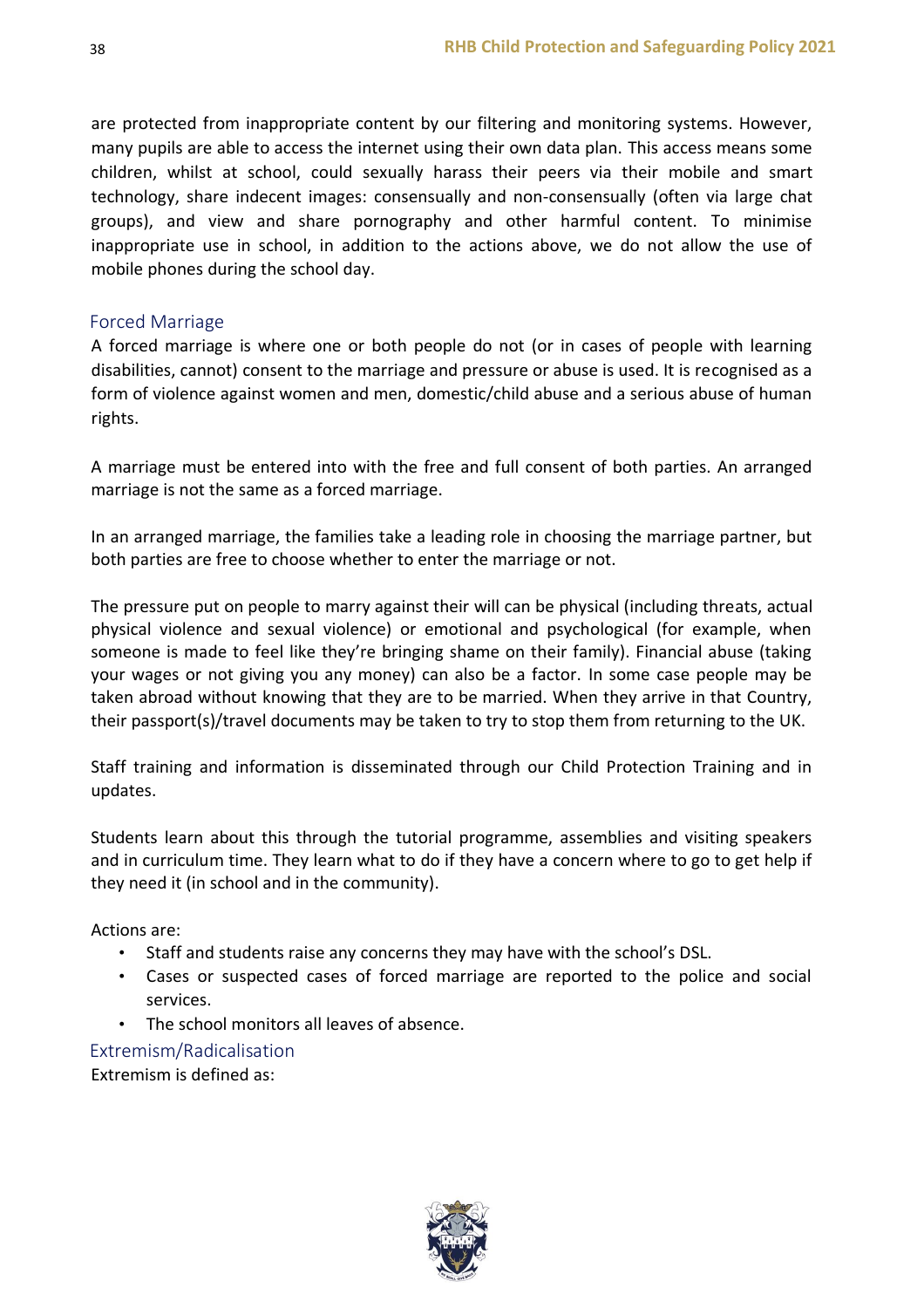*'Vocal or active opposition to fundamental British values, including democracy, the rule of law, individual liberty and mutual respect and tolerance of different faiths and beliefs; and/or calls for the death of members of our armed forces, whether in this country or overseas'.* 

There is no place for extremist views of any kind in our school, whether from internal sources – students, staff or governors, or external sources - school community, external agencies or individuals. Our students see our school as a safe place where they can explore controversial issues safely and where our teachers encourage and facilitate this – we have a duty to ensure this happens.

As a school we recognise that extremism and exposure to extremist materials and influences can lead to poor outcomes for students and so should be addressed as a safeguarding concern as set out in this policy. We also recognise that if we fail to challenge extremist views, we are failing to protect our students.

Extremists of all persuasions aim to develop destructive relationships between different communities by promoting division, fear and mistrust of others based on ignorance or prejudice and thereby limiting the life chances of young people. Education is a powerful weapon against this; equipping young people with the knowledge, skills and critical thinking, to challenge and debate in an informed way.

Students learn about this through a broad and balanced tutorial programme, so that our students are enriched, understand and become tolerant of difference and diversity and also to ensure that they thrive, feel valued and not marginalized. They also learn how to keep themselves safe and where to go to get help if they need it (in school and in the community).

Actions are:

- Staff and students raise any concerns they may have with the school's DSL who in turn will seek advice from outside agencies should the need arise.
- Cases or suspected cases of radicalisation or extremism are reported using the standardised [National Referral Form \(NRF\)](https://reddamhouse.sharepoint.com/:w:/s/EmployeePortal/EURFElkhNy1JmrlDa4p3yFUBQzm11Fpv3oxnHQQym4I3LA) together with new pathways for reporting Prevent specific concerns.
- Any referral to TVP for a child or vulnerable adult should be followed up with a referral to children or adult social care.
- The school monitors all leaves of absence.

DfE guidance for schools and childcare providers on preventing children and young people from being drawn into terrorism.

<https://educateagainsthate.com/resources/prevent-duty-advice-non-statutory/>

Further information can be found on the BWSCP website:

[https://www.berkshirewestsafeguardingchildrenpartnership.org.uk/scp/professionals/prevent](https://www.berkshirewestsafeguardingchildrenpartnership.org.uk/scp/professionals/prevent-1) [-1](https://www.berkshirewestsafeguardingchildrenpartnership.org.uk/scp/professionals/prevent-1)